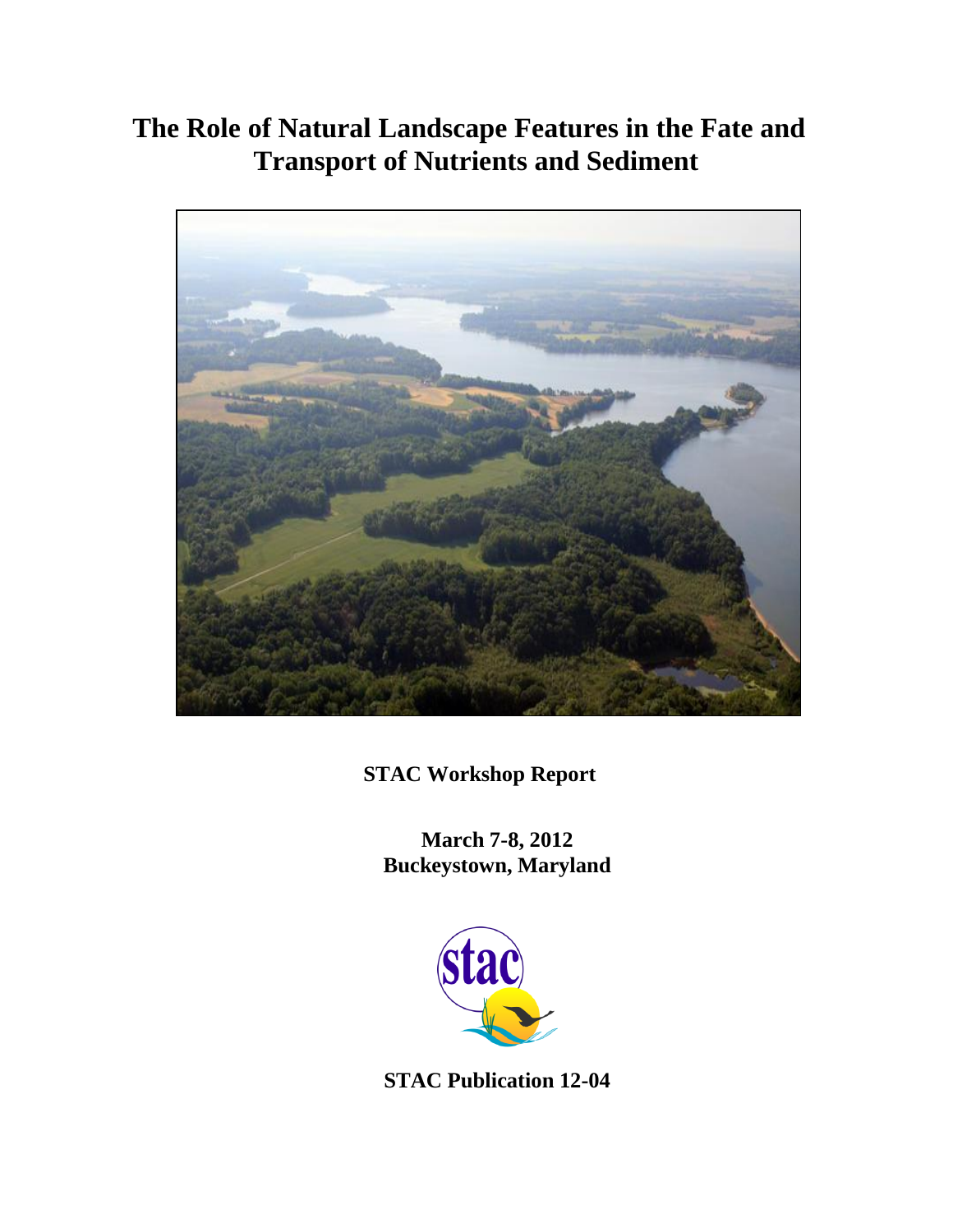# **About the Scientific and Technical Advisory Committee**

The Scientific and Technical Advisory Committee (STAC) provides scientific and technical guidance to the Chesapeake Bay Program (CBP) on measures to restore and protect the Chesapeake Bay. Since its creation in December 1984, STAC has worked to enhance scientific communication and outreach throughout the Chesapeake Bay Watershed and beyond. STAC provides scientific and technical advice in various ways, including (1) technical reports and papers, (2) discussion groups, (3) assistance in organizing merit reviews of CBP programs and projects, (4) technical workshops, and (5) interaction between STAC members and the CBP. Through professional and academic contacts and organizational networks of its members, STAC ensures close cooperation among and between the various research institutions and management agencies represented in the Watershed. For additional information about STAC, please visit the STAC website at [www.chesapeake.org/stac.](http://www.chesapeake.org/stac)

**Publication Date:** November, 2012

**Publication Number:** 12-04

**Cover photo provided by:** [http://ian.umces.edu/imagelibrary/displayimage-toprated--97-](http://ian.umces.edu/imagelibrary/displayimage-toprated--97-1533.html) [1533.html](http://ian.umces.edu/imagelibrary/displayimage-toprated--97-1533.html)

# **Recommended Citation:**

STAC (Chesapeake Bay Program Scientific and Technical Advisory Committee). 2012. The role of natural landscape features in the fate and transport of nutrients and sediment. STAC Rtp. 12- 04, Edgewater, MD. 27 pp.

Mention of trade names or commercial products does not constitute endorsement or recommendation for use.

STAC Administrative Support Provided by: Chesapeake Research Consortium, Inc. 645 Contees Wharf Road Edgewater, MD 21037 Telephone: 410-798-1283; 301-261-4500 Fax: 410-798-0816 [http://www.chesapeake.org](http://www.chesapeake.org/)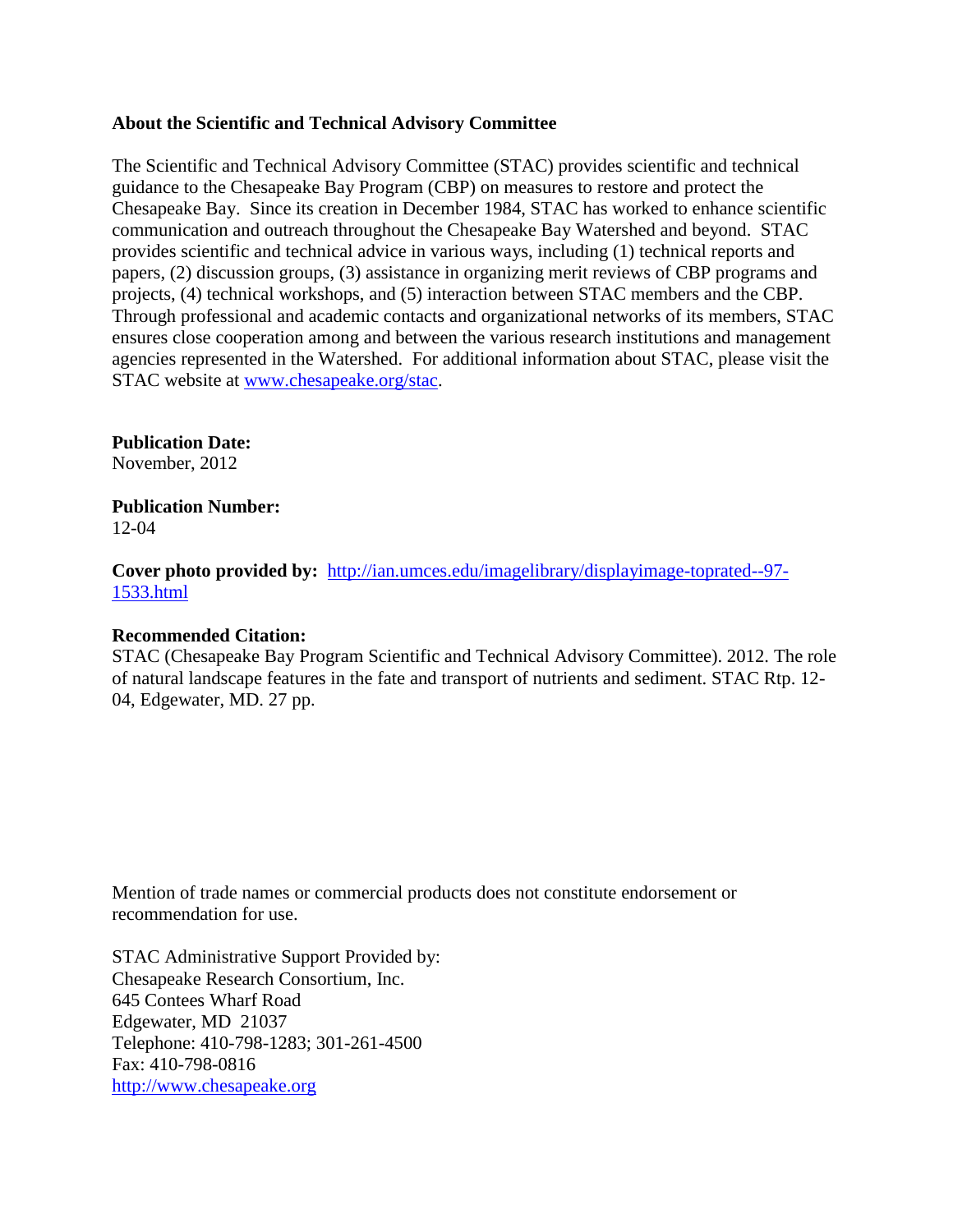# **Workshop Steering Committee**

Jim Baird, American Farmland Trust Dan Baldwin, Maryland Department of Planning Mark Bryer, The Nature Conservancy Anna Stuart Burnett, Chesapeake Research Consortium Peter Claggett, USGS Sally Claggett, USFS Christine Conn, MD Department of Natural Resources Laura Dlugolecki, EPA Mike Fritz, EPA Laura Gabanski, EPA Natalie Gardner, Chesapeake Research Consortium Greg Garman, Virginia Commonwealth University Todd Janeski, VA Department of Conservation and Recreation Matthew Johnston, Chesapeake Research Consortium Steve Faulkner, USGS Ann Swanson, Chesapeake Bay Commission Gene Yagow, Virginia Tech

# **Executive Summary**

In response to a request from the Chesapeake Bay Program's (CBP) Maintain Healthy Watersheds Goal Implementation Team (GIT4), the CBP's Scientific and Technical Advisory Committee (STAC) sponsored a workshop on March 7-8, 2012 to consider whether there is a scientific basis for changing how the Chesapeake Bay Program Watershed Model assigns nutrient and/or sediment loading rates of natural landscape features based on their ecological health/condition, management status, and/or landscape position.

The workshop agenda included plenary sessions with expert panels on the fate and transport of nutrients and sediments by natural landscape features - forests, riparian buffers, streams, and wetlands – one panel on landscape ecology, and one presentation on how the current Chesapeake Bay Program Watershed Model estimates nutrient and sediment loading rates. Workshop participants then dispersed into breakout groups, one for each landscape feature, to discuss the following questions:

- What changes could be made to the existing Chesapeake Bay Program Watershed Model to better simulate the functioning of natural landscapes?
- What functions should be considered in any future modeling effort?
- What questions need to be addressed by the scientific community before any model or tool can appropriately simulate or account for natural landscape functions?

# **Summary of Findings**

There was consensus among workshop participants that there is a scientific basis for adjusting Chesapeake Bay Program Watershed Model nutrient and sediment processing rates that are assigned to natural landscape features to better reflect the influence of landscape feature attributes that significantly affect actual rates. Hydrologic retention time and waterflow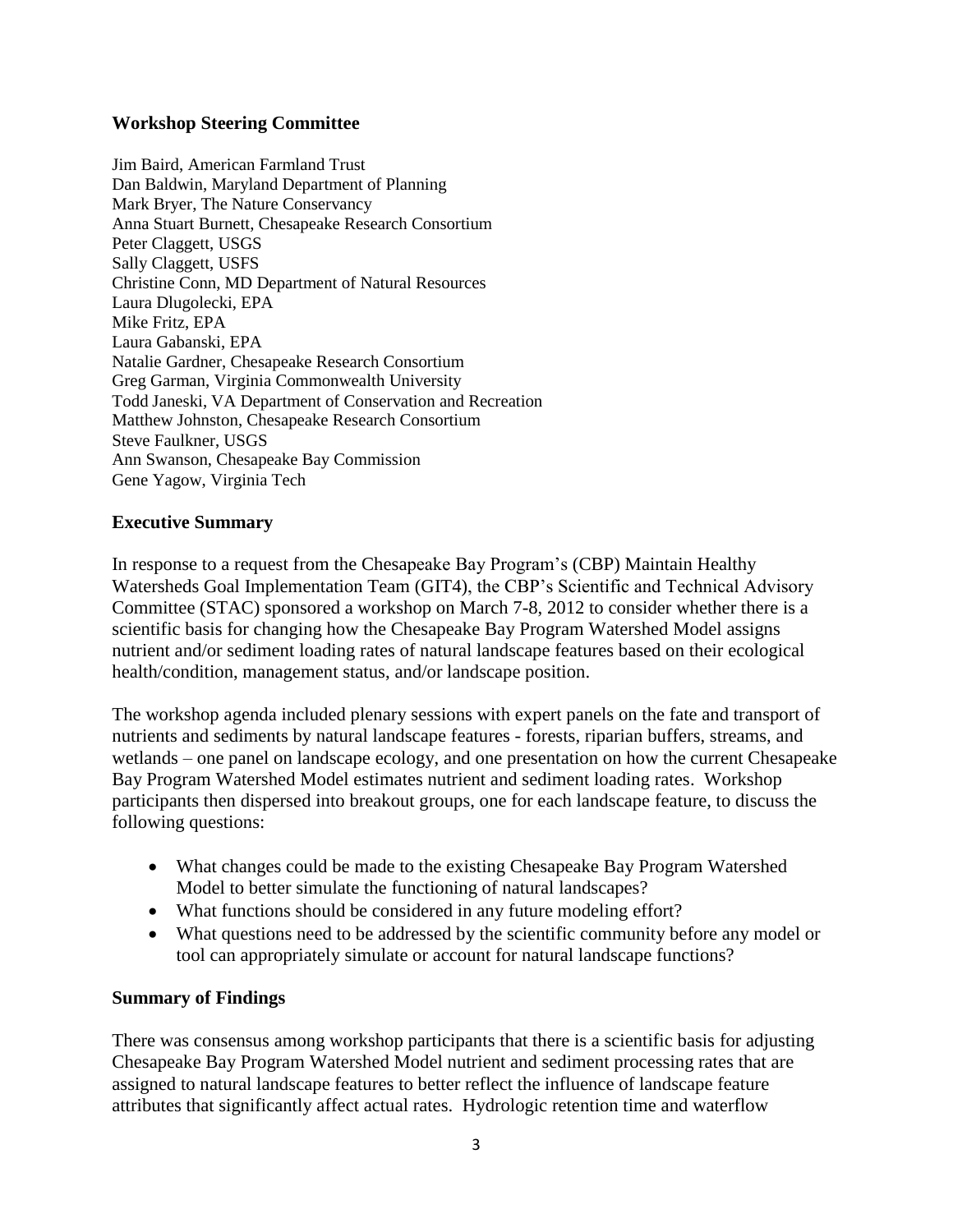connectivity were recognized as important natural landscape feature attributes affecting nutrient and sediment retention.

Riverine floodplain wetlands are important landscape features because they are biogeochemically active and they are the dominant wetland class in the mid-Atlantic region. Sediment and nutrient storage is strongly influenced by floodplain-river connectivity, watershed land use, position in the watershed, and floodplain geomorphology. Additionally, in-stream nutrient processing rates are higher in streams with intact riparian forests because forest cover inhibits herbaceous encroachment on channel width, which reduces the width of the stream beds where nutrient processing occurs. Riparian forests also contribute organic material to the stream, which fuels microbial nutrient distribution processing.

- Hydrologic connectivity was identified as potentially the most influential factor for natural feature nutrient processing. Participants agreed that future modeling tools should account for waterflow connectiveness. In order to account for this linkage, modelers would need data on pathways for water movement (flow paths) across the watershed to better represent the connectivity. Overland flow paths can be mapped in a Geographic Information System (GIS) using digital elevation data derived from contours, LiDAR, or other information depicting topography.
- New landscape ecology metrics, such as the directional connectivity index, can improve understanding of how the arrangement of landscape features affects fluxes of sediments and nutrients in water bodies. Accurate stream mapping and identifying the landscapestream transition zone are important to understanding residence time.

# **Summary of Recommendations**

The CBP should pursue upgrades to the Chesapeake Bay Program Watershed Model that provide for more accurate estimates of nutrient and sediment loading rates from natural landscapes based on the considerations discussed in this report.

First, three new land use classifications should be immediately identified and mapped: riparian forest, forested floodplains (in general, these are wider and closer to water table than riparian forests), and other wetlands. The potential value of identifying additional new land use classes that also demonstrate a greater functional capacity for retaining nutrients and sediments should be evaluated.

Second, loading rates for the new land use classes should be adjusted based on spatially explicit landscape attributes, including directional connectivity, multi-direction flow fields, and flow path analysis.

Third, loading rates for the new land use classes should be adjusted based on landscape feature attributes including type, condition, and possibly forest age.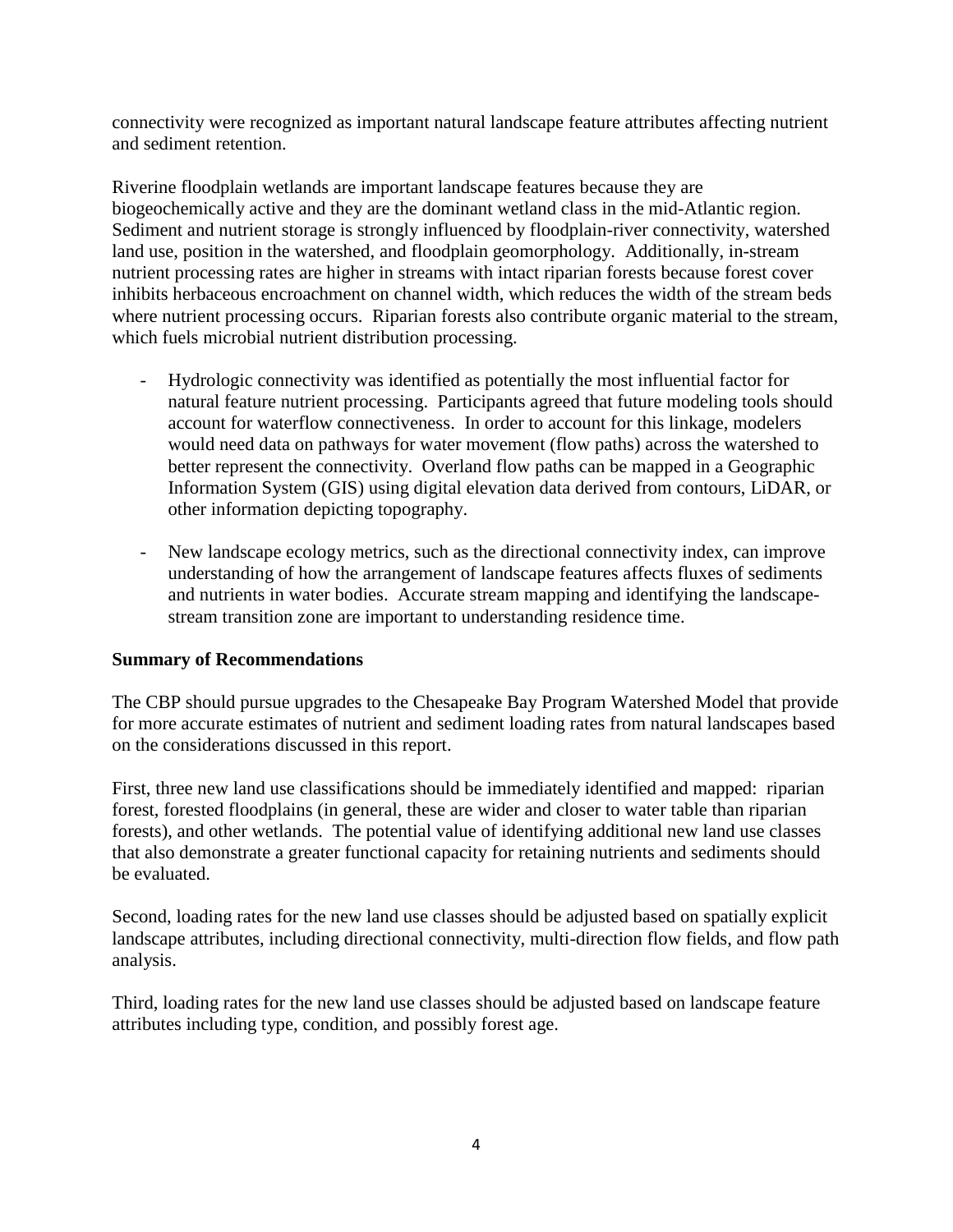Inclusion of such upgrades to the watershed model will not only improve model accuracy, but will also improve the base of knowledge that can be used to target natural resource conservation investments to areas on the landscape that provide the highest water quality benefits.

The CBP should use scenario analysis to identify the most effective landscape features and the most effective configurations of features.

Further, the CBP should consider investing in watershed models for use at the local scale.

# **Introduction**

The goal of the Chesapeake Bay Program's Maintain Healthy Watershed Goal Implementation Team is to maintain local watershed health across a range of landscape contexts. Through the pursuit of this goal, the Team's intention is to complement existing water quality and living resources habitat restoration initiatives with a new initiative to assure the protection of watershed health where watersheds currently are healthy. A similar, national "Healthy Watershed Initiative" [\(http://water.epa.gov/polwaste/nps/watershed/index.cfm\)](http://water.epa.gov/polwaste/nps/watershed/index.cfm) to support state and local healthy watershed identification and protection programs was launched by EPA in 2011.

As GIT4 developed its own healthy watershed strategy for the CBP Partnership, GIT4 members expressed interest in exploring how healthy watershed protection might be included explicitly within the water quality management regime of the Chesapeake Bay Total Maximum Daily Load (TMDL). Initial discussions around that question yielded such a wide range of relevant science and policy questions that the GIT proposed to examine the issue with the CBP's STAC in a twostage workshop approach. The approach was to: first, conduct a scoping workshop to identify and prioritize the key questions; and second, based on that prioritization, conduct a STAC scientific workshop to address those science questions. At this stage, the GIT recognized that key policy questions, like whether the TMDL's nutrient and sediment accounting system could be restructured to accommodate "crediting conservation," were not appropriate for treatment in a STAC workshop, but should be pursued through other means after the workshop's findings were reported.

The STAC agreed to the GIT's two-stage proposal and a scoping workshop was held on May 31, 2011 at Virginia Commonwealth University's Rice Center. The scoping workshop resulted in the identification of two topics for further consideration.

1. Is there a scientific basis for recognizing a higher efficiency rating for some best management practices (BMPs) based on the assurance that they will remain in place in perpetuity? Or must additional factors beyond protection in perpetuity be coupled with the BMP, such as the BMP's landscape position?

2. Can landscape/watershed-scale functions, critical land use thresholds, and land use planning practices (including resource land preservation) be identified for use in the existing Bay TMDL accounting framework?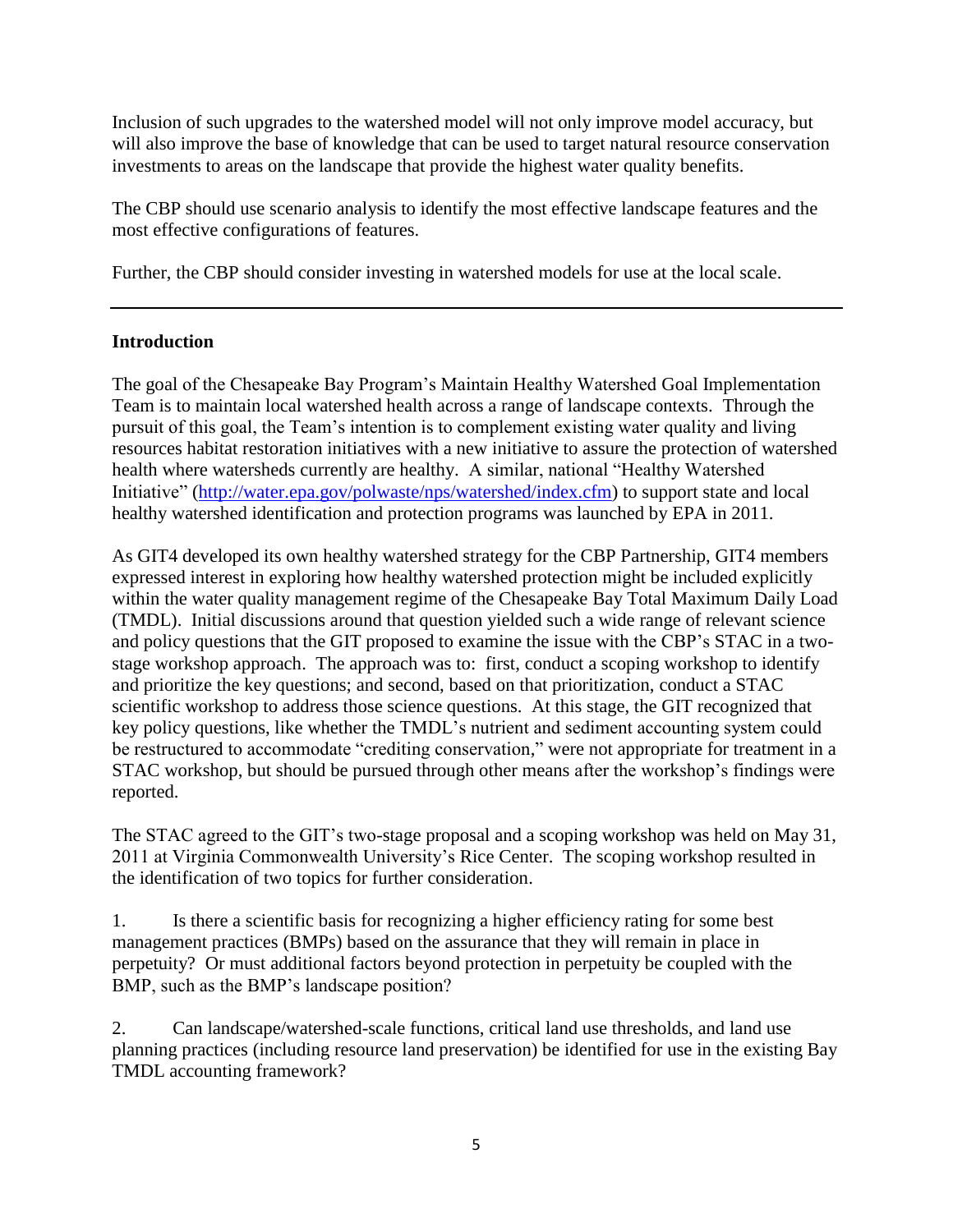These were presented to STAC at STAC's June 2011 meeting, at which time STAC authorized the formation of a Steering Committee to further focus and plan a full STAC workshop. After further discussion, the Steering Committee refined the purpose of the workshop to the following statement with which the Steering Committee recruited scientists for the presentations and discussions that are summarized in this report:

To examine and discuss whether there is a scientific basis for changing Chesapeake Bay Program Watershed Model nutrient and/or sediment processing (retention) rates that are assigned to natural landscape features (wetlands, forests, riparian buffers, streams, hyporheic zones) based on the management status of the features, either individually or collectively (protected vs. unprotected from anthropogenic degradation), or based on their landscape position with respect to receiving waters and to each other.

# **Presentations:**

The agenda for the workshop (see Appendix A) included presentations by scientists who are actively investigating nutrient and sediment processing in particular natural landscape features including upland and riparian forests, streams, and wetlands. There were also presentations by scientists who specialize in the new analytical tools of landscape ecology, and one presentation by a Chesapeake Bay Program modeler on the current approach employed by the CBP Watershed Model to estimate processing rates of natural landscape features.

A brief summary of each of the presentations is provided in Appendix B.

# **Summary of Panel Discussions:**

# **Forests**

The first panel of the Beneficial Effects of Healthy Watersheds STAC Workshop addressed riparian forests, and other forests (sometimes referred to as "upland forests" to distinguish them from riparian forests). Historically, forests were the natural land cover for 95% of the Chesapeake Bay watershed, but currently cover just 55% (USFS Forest Inventory Analysis 2011).

The forest panel focused on the role of the forested landscape—i.e., the percent forest cover of a watershed and the distribution of forest on the landscape—and what impact that would have on reducing nitrogen, phosphorus, and suspended sediment inputs. Panelists did not address specific aspects of forests such as composition, structure, and health, even though those too may be important.

Bern Sweeney hypothesized that every tree in a watershed contributes to improving overall water quality in the stream. Furthermore, he showed how the percent forest in a watershed is a better indicator of health than percent forest in riparian areas. Riparian forests function as a barrier to the stream with increasing removal from increasing width (e.g., >30 m to get >70% removal). Wider buffers are more effective because they filter out fine sediment which otherwise severely impact stream functioning. A riparian forest also enables a stream to widen, therefore leading to decreased flow velocities, creating more time and space for in-stream processing, especially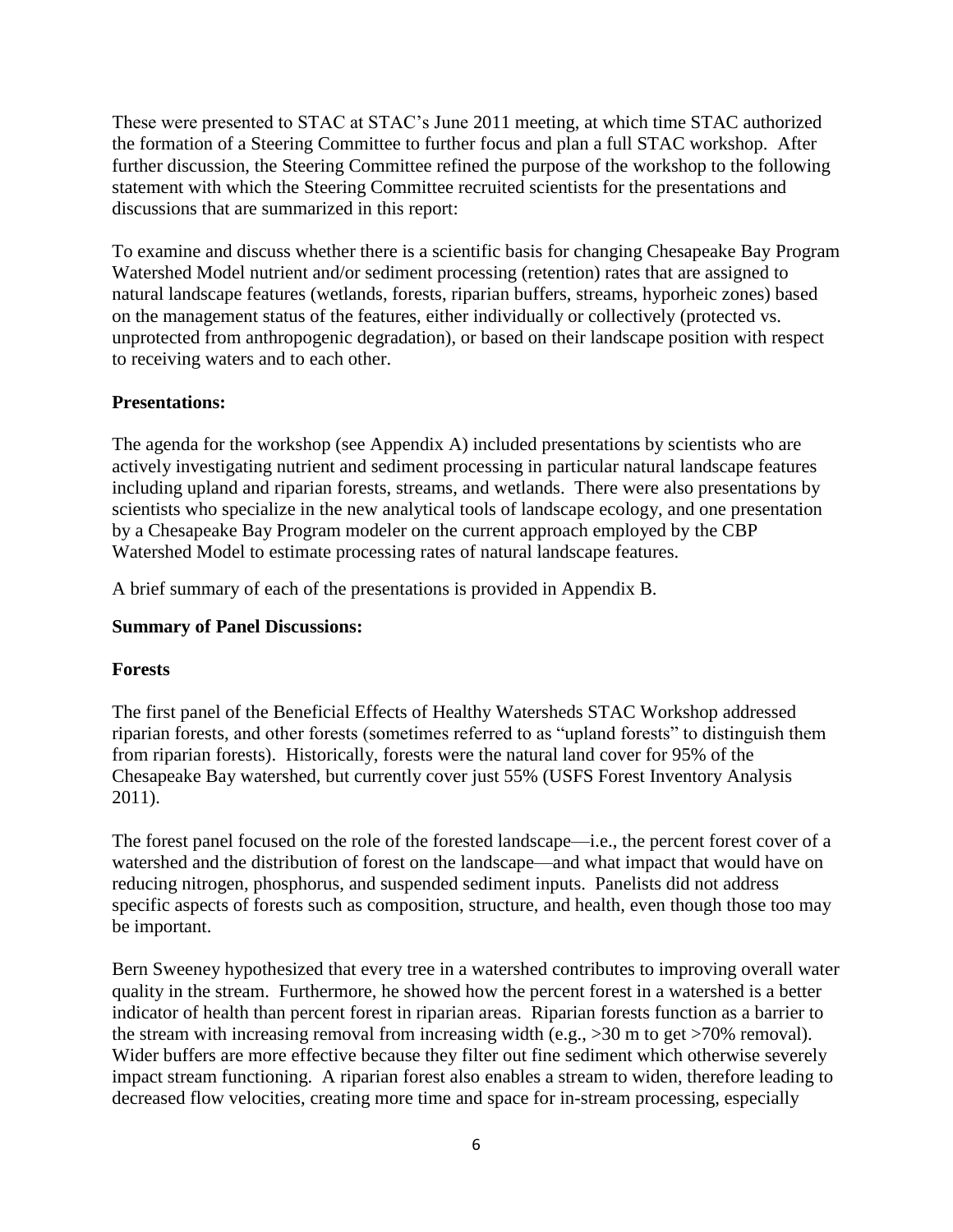along the stream bottom. The riparian forest provides a variety of organic material to the stream fueling microbial and macrobenthic activity on the wider stream.

Luc Claessens discussed hydrologic connectivity and the effect of land use and buffer features on nitrate concentration. He analyzed land cover distribution using process-based models, an important tool for predicting and understanding the spatial and temporal variation in nitrogen cycling. The concentration of nitrate increases in the absence of forests. The impact of nonforested land uses on nitrate concentration depends on the spatial location of the land uses in the watershed which can be more informative than simply looking at proportional land use.

Donald Weller combined models to predict the nitrate reduction benefits of existing buffers across the Chesapeake watershed, based on flow path estimates. Furthermore, he estimated what the potential reductions would be for a 100% Bay-wide buffer restoration effort (filling in all buffer gaps). He scaled the buffers to 30 m LandSat data but suggested that the same method could be applied to higher resolution data.

All panelists agreed that conservation of established forests is much preferred over forest restoration. Additionally, all mentioned the occurrence of a riparian buffer downslope from an agricultural field is likely to offer the greatest opportunity for pollutant removal because of the higher potential nitrogen (nitrate) loading coming off that field. It was evident that the hydrologic connectivity of forests and its associated pollutant removal can be difficult to prove in field settings—models and whole watershed studies can help with this issue. The speakers on this panel and other workshop participants as well qualified their statements about N, P, and sediment by saying that the multitude of other ecosystem services provided by forests (such as habitat improvement) should be factored into the discussion and may, in fact, have greater importance than pollutant reduction to the overall well-being of the watershed.

# **Wetlands**

This panel provided an overview of the role of wetlands in retaining sediments and nutrients in the Chesapeake Bay Watershed. Located at the interface between upland and aquatic ecosystems, wetlands have both the opportunity and mechanisms to retain and transform sediments and nutrients. These retention and transformation functions form the basis for the wetland ecosystem service of regulating water quality and have been well documented. However, quantifying specific retention capabilities of natural wetlands in the Chesapeake Bay Watershed requires understanding the wetland type, wetland condition, and the inherent controls over the fate and transport of sediments and nutrients.

Stephen Faulkner, USGS, summarized the range of nutrient retention rates reported in the peerreviewed literature and the attributes of wetlands in the Chesapeake Bay Watershed relevant to improving quantification of nutrient and sediment retention rates. Hydrogeomorphic (HGM) functional classification indicates that riverine wetlands are the dominant wetland class in the mid-Atlantic region, but the presence of depressional and slope wetlands requires knowledge of hydrologic flowpaths to accurately quantify retention rates. Roads, vegetation removal, and ditching/draining are the primary wetland stressors impacting wetland processes and functions. With the likelihood that these stressors will increase in the future, rapid assessment techniques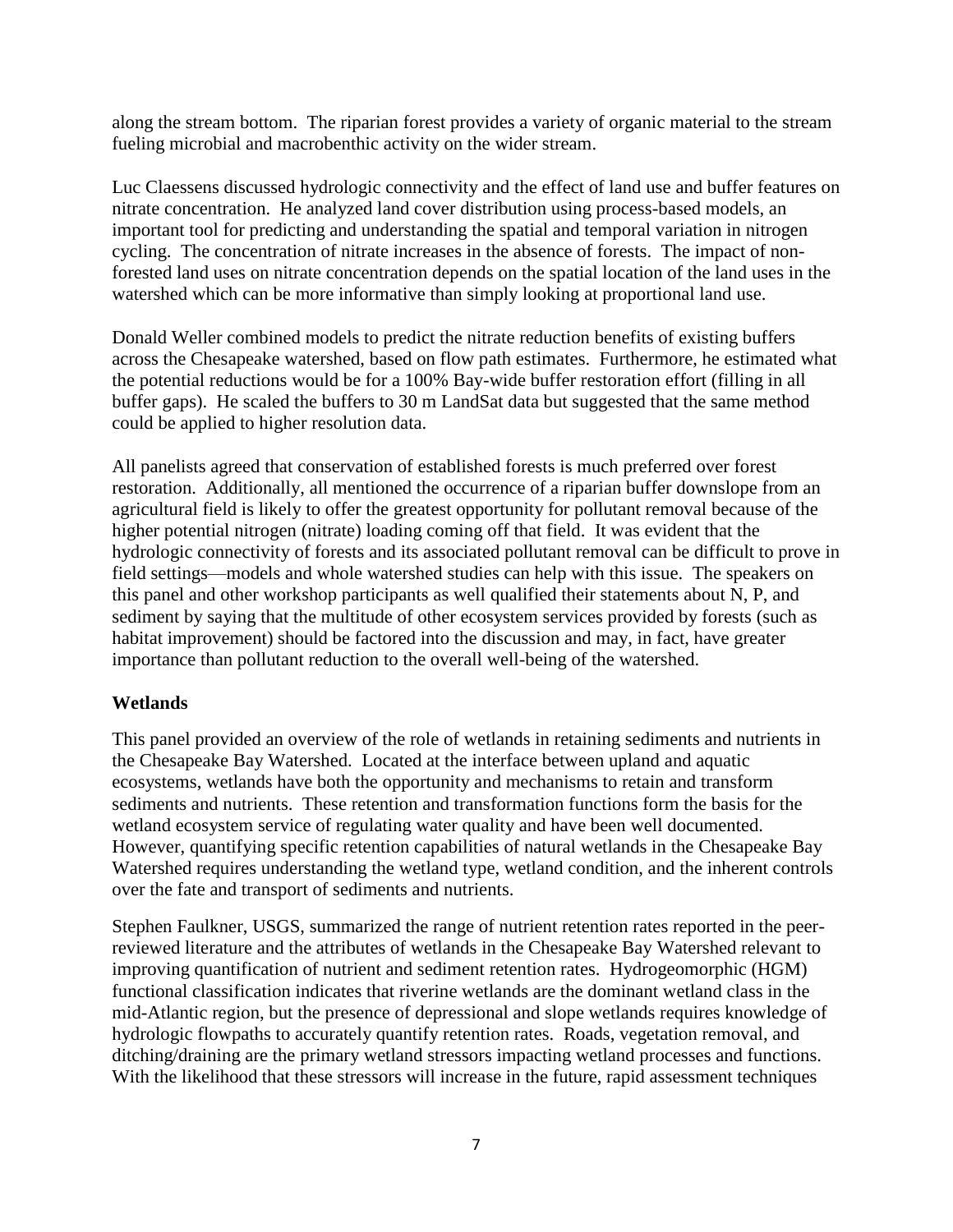are needed to accurately assess wetland conditions affecting sediment and nutrient retention rates.

Scott Ator, USGS, discussed the importance of wetland-upland interactions and the role of groundwater hydrology in the Mid-Atlantic Coastal Plain. Many wetlands are connected to upland land uses through shallow groundwater and this affects the fate and transport of nitrogen. New data are changing assumptions about how water and nitrogen are moving through this landscape. Spatial proximity of wetlands to drainage features can alter flowpaths, so more extensive, current geochemical data are needed to better understand recharge-discharge relationships affecting denitrification rates. Results from these and other studies are being used to construct a conceptual model of wetland effects on water quality in the Mid-Atlantic Coastal Plain.

Greg Noe, USGS, presented a summary of current work on nutrient cycling and sediment deposition rates in floodplain wetlands driven by surface water. These wetlands retain large amounts of sediments and nutrients representing a significant fraction of river loads. The retained amounts increase with increasing disturbance in the watershed and greater hydrologic linkages between the stream/river and the wetland. Sediment and nutrient retention is strongly influenced by floodplain-river connectivity, river load, watershed land use, position in the watershed, and floodplain geomorphology, all of which may be used to develop predictive models.

# **Streams**

The Healthy Streams Panel discussed the various processes by which nutrients, primarily nitrogen and particulate-bound phosphorus were retained or transported in streams. Some nutrients are processed within the stream and either retained through deposition or removed through natural, biotic processes. Speakers discussed the importance of residence time – the amount of time water has to interact with the surrounding geologic and biotic surfaces. The slower water moves, the more opportunities there are for uptake, deposition, and processing of nutrients. The speakers generally concluded that healthier, unchannelized streams are more likely to have higher nutrient retention efficiencies and to deliver lower nutrient loads downstream. Speakers also found that forested watersheds have lower nitrate-N loading rates than those currently used in the Chesapeake Bay model and this could possibly be a recommendation for improvement.

Paul Bukaveckas, Virginia Commonwealth University, described the importance of nutrient retention in riverine systems. The nutrient retention services of streams and riverine systems play a critical role in reducing nutrient loads. There are three main factors that influence the efficiency of these retention rates: the amount of the incoming load, hydrology, and biotic activity. One of the most important hydrological factors includes residence time. A slower moving stream provides more opportunities for biotic assimilatory uptake of nitrate and ammonia by benthic biofilm communities. It also allows particulate-bound phosphorus to be trapped on the floodplain. While increased loads can lead to increased retention, it is not a linear relationship and efficiency declines with increased loads. Healthy, non-channelized streams tend to have higher residence times; however, they are also more likely to be shaded, and therefore to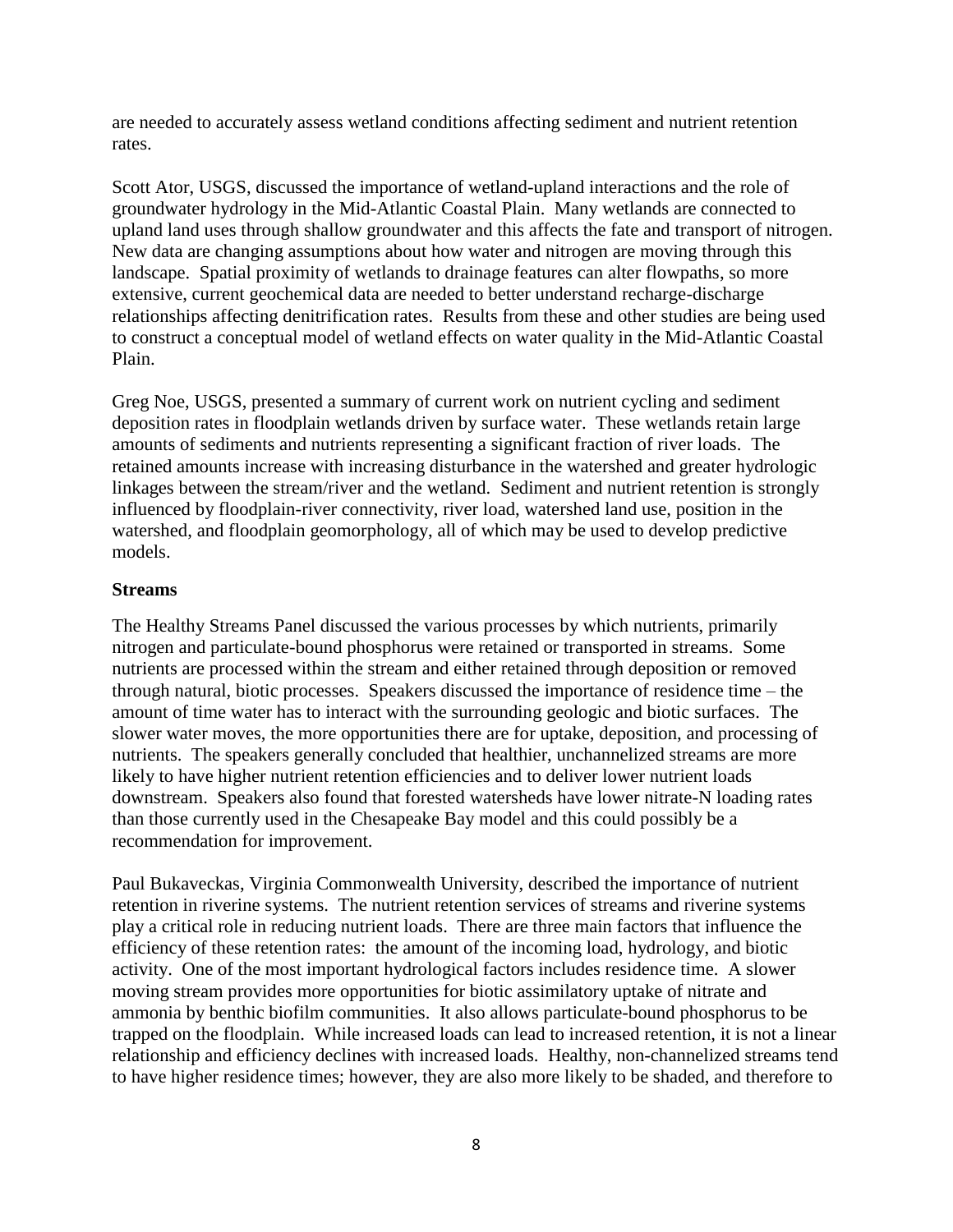have lower biotic activity which decreases nutrient retention. Ultimately, healthy and restored streams with high transient water storage should demonstrate increased nutrient retention.

Keith Eshleman, University of Maryland Center for Environmental Science (UMCES), discussed a study in which he investigated trends in surface-water nitrate-N concentrations and loads from predominantly forested watersheds in the Chesapeake Bay Basin. Using LOADEST, a model developed by the USGS, Eshleman was able to determine the mean annual discharge-weighted nitrate-N concentration and mean nitrate-N loads for several forested watershed basins. For all of these forested watersheds, Eshleman found statistically significant decreasing trends in nitrate-N concentrations, while also finding that the mean nitrate-N load was half as large as the value used in the Chesapeake Bay Program watershed model. Additionally, Eshleman found significant decreasing trends in nitrate-N loads for over half of the watersheds. He concluded that the temporal dynamics of nitrate-N in forested watersheds need to be accounted for in both water quality modeling efforts and TMDL analyses.

Durrell Scott, Virginia Tech, reiterated the importance of higher residence time for nutrient retention and removal, especially in pools and the hyporheic zone. Land use change has transformed many streams to export water more quickly during high flow events, providing lower water retention time and increasing the amount of nutrients transported downstream. "Healthy" streams are generally more complex and thus have higher in-stream residence time, providing more opportunities for biogeochemical transformations to take place between nutrients and sediment and microbial surfaces.

# **Landscape Ecology**

This panel provided an overview of how spatial relationships and connectivity among landscape features affect sediment and nutrient retention in the Chesapeake Bay Watershed. While sitespecific aspects of individual patches such as land use class, plant community, or elevation play a vital role in sediment processes and nutrient cycling, geospatial attributes and hydrologic linkages at the watershed scale are also important determinants of sediment and nutrient transport to the Chesapeake Bay. While the tools and data necessary to forecast how future changes in land use/land cover may affect sediment and nutrient retention at the watershed scale are still being developed, these concepts need to be incorporated into spatially explicit models addressing the fate and transport of sediments and nutrients in the watershed.

Laurel Larsen, USGS, described new strategies to quantify directional connectivity on the landscape. These approaches are part of the growing field of ecohydrology that combines ecological (graph theory) and hydrological (percolation theory) methods. Metrics, such as the directional connectivity index, may provide a more robust and sensitive indicator of declining ecosystem function than currently used measures (e.g., habitat area). These methods can improve understanding of how the arrangement of landscape features affects fluxes of sediments and nutrients from watersheds to tributaries. Improved measures of directional connectivity can serve as a planning tool or performance measure for conservation and restoration efforts.

Matt Baker, University of Maryland Baltimore County (UMBC), summarized methods and approaches in landscape ecology relevant to the concept of connectivity. Various landscape ecology techniques are used to link functional distance to hydrologic responses. Accurate stream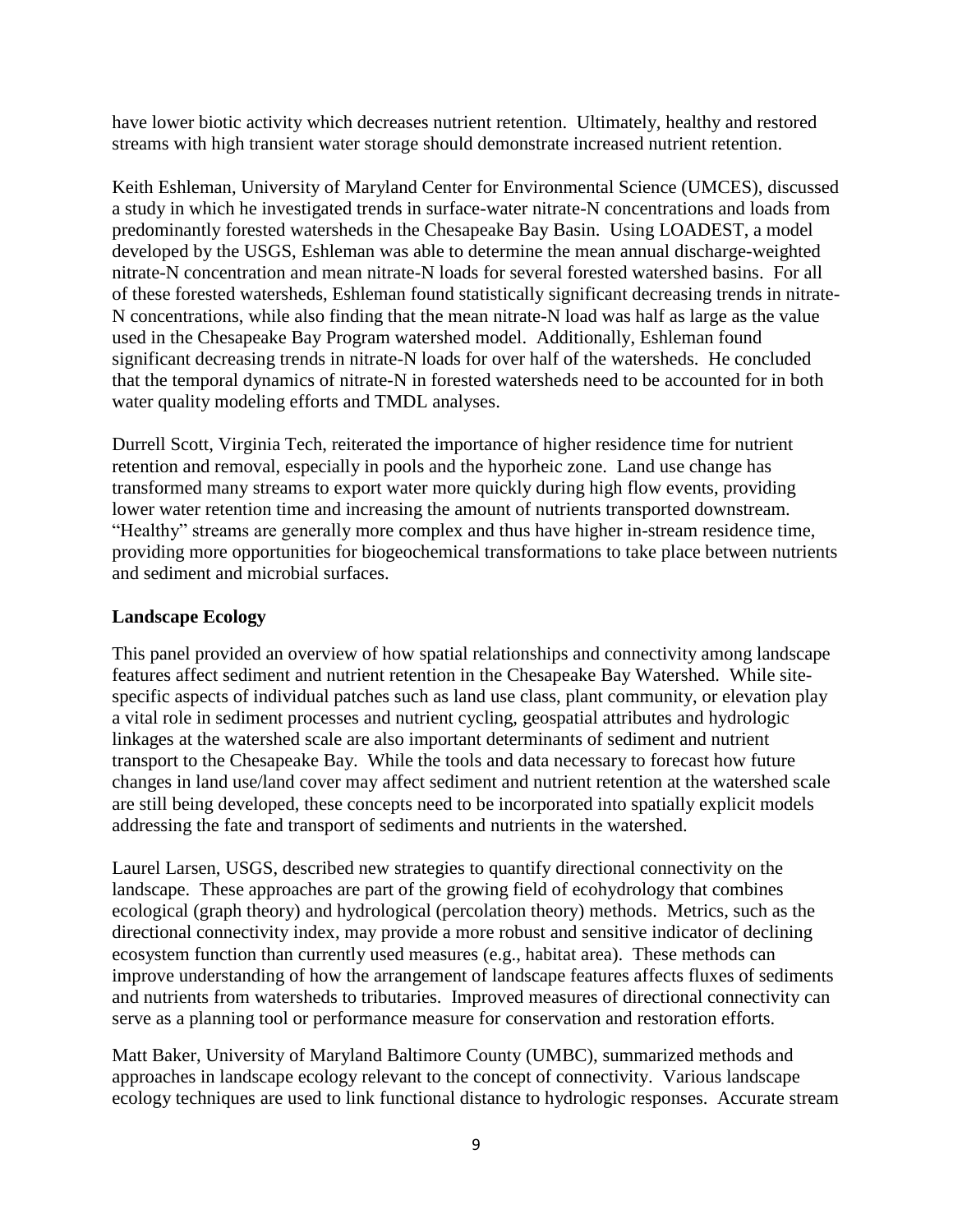mapping at high resolutions provides a way to identify the landscape-stream transition zones, which are important for understanding surface water transport. Approaches including multidirection flow fields, flow-path analysis, and buffer characterizations relative to stream network position can be used in conjunction with water quality data to test assumptions of overall watershed function.

# **Summary of Plenary Discussion**

In a final plenary session, workshop participants revisited the question around which the workshop was convened:

Is there a scientific basis for changing Chesapeake Bay Program Watershed Model nutrient and/or sediment processing (retention) rates that are assigned to natural landscape features (wetlands, forests, riparian buffers, streams, hyporheic zones) based on the management status of the features, either individually or collectively (protected vs. unprotected from anthropogenic degradation), or based on their landscape position with respect to receiving waters and to each other?

There was consensus among workshop participants that there is a scientific basis for adjusting Chesapeake Bay Program Watershed Model nutrient and sediment processing rates that are assigned to natural landscape features to better reflect the influence of factors that significantly affect actual rates. In riverine systems, the generally higher processing rates on floodplains could be captured to some degree by including a floodplain land cover class. Because the functionality of floodplains in this regard is heavily dependent upon whether they are still hydrologically connected to their rivers, if it is possible at the scale of the watershed model it would be useful to differentiate between floodplains that are hydrologically connected to their rivers and those that are not.

Participants also recognized that first order streams typically exhibit higher processing rates than larger waterways, but small streams may be unseen at the current scale of the watershed model. Adding a higher resolution stream layer could better represent the greater contribution from this class of streams. Further, because of the contribution that forest buffers make to stream nutrient and sediment processing capacity, it would also be worth differentiating between streams that have forested buffers and those that do not within the stream data layer used in the watershed model.

Participants also discussed the potential value of running the watershed model with alternative future scenarios of land cover/land use to examine the water quality effects of a range of proportions of existing natural landscape features. For example, with some of the model improvements identified above in place, a model run could be conducted with plausible scenarios of 100% of existing forests, riparian buffers, and wetlands intact; and another run conducted with significantly less of those natural features on the landscape. The comparisons would likely illustrate the net benefit that could be realized from the protection of natural landscape features and in that way could be useful to conservationists and land use planners.

Another factor that was emphasized as being very important was residence time, which is not the same as connectivity. Watershed geomorphology, soil type, forest cover, impervious surface,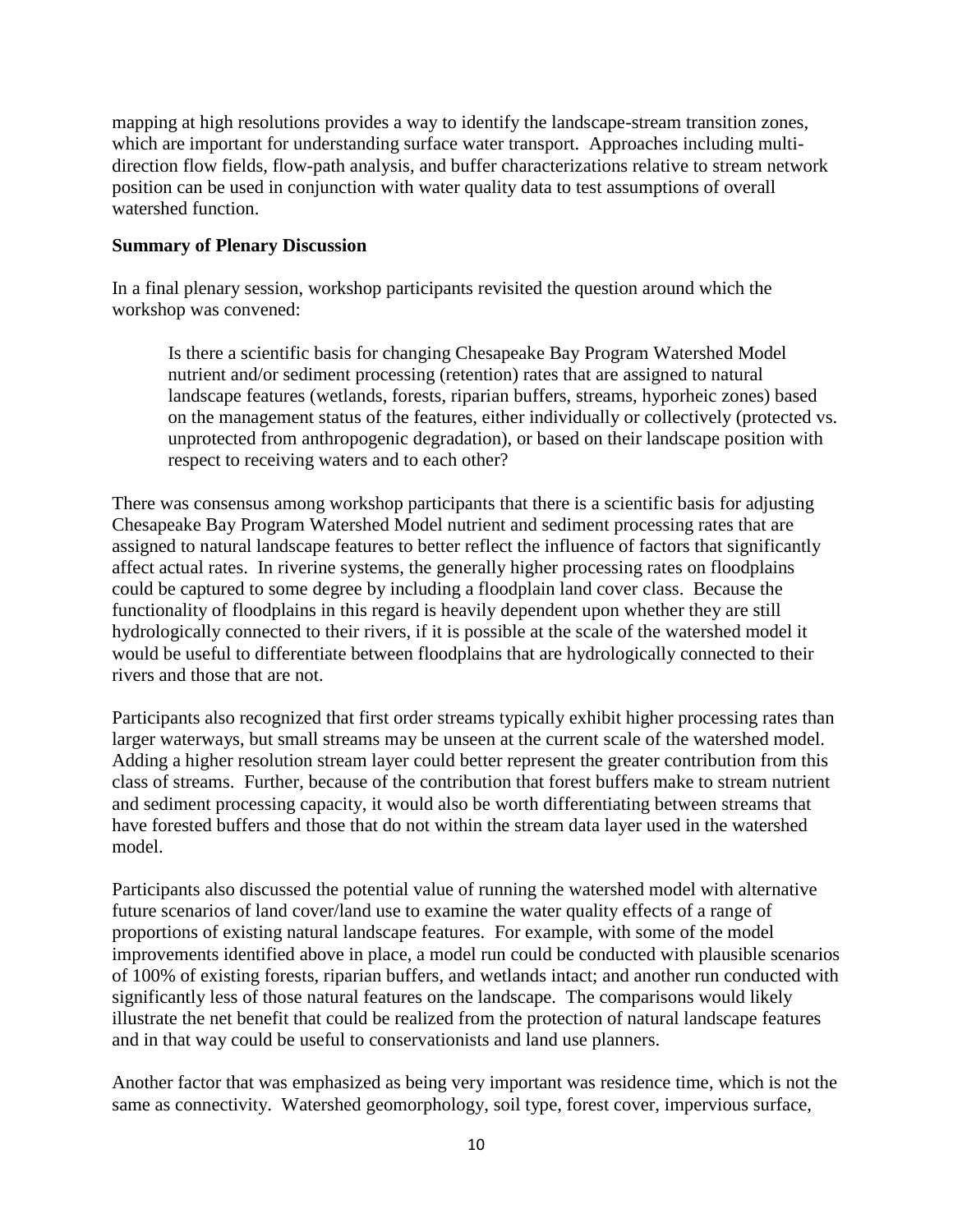etc. could have an effect on residence time, particularly residence time on and within land and wetland areas. While residence time in streams is also important, the greatest benefits appear to be from increased residence time on the land. Workshop participants repeatedly discussed how important it was to slow down the water before it hits the stream.

# **Recommendations:**

The CBP should pursue upgrades to the Chesapeake Bay Program Watershed Model that incorporate more accurate estimates of nutrient and sediment processing rates based on the considerations discussed in this report.

First, three new land use classifications should be identified immediately: riparian forest, forested floodplains, and other wetlands. The potential value of identifying additional new land use classes that also demonstrate a greater functional capacity for retaining nutrients and sediments should be evaluated.

Second, for landscape features that are recognized by that new land use classification, the model should be able to quantify – based on spatial arrangement within the landscape, connections to pollutant sources, and estimates of the features' functionality in nutrient and sediment reduction the degree to which the landscape features provide protection to downstream waters by intercepting nutrients and sediments.

Inclusion of such upgrades to the watershed model will not only improve model accuracy, but also will improve the base of knowledge that can be used to target natural resource conservation investments to areas on the landscape that provide the highest water quality benefits.

Once such improvements are included in the watershed model, the net effects on nutrient and sediment fluxes from the landscape to the Bay's tributaries should be evaluated at the landscape scale by conducting model runs that simulate alternative future scenarios (e.g., with and without conversion of existing riparian forest buffers to non-forested land uses).

Over the longer term, scientists and modelers should evaluate whether ecological condition assessment (e.g., forest age, ecosystem health) could be incorporated into the Bay watershed model to further enhance the differentiation among landscape features in terms of nutrient and sediment processing.

It may also be possible, and desirable, to develop and incorporate into the Bay watershed model upgrades to the model's estimates of in-stream nutrient processing based on considerations such as whether riparian forest is present.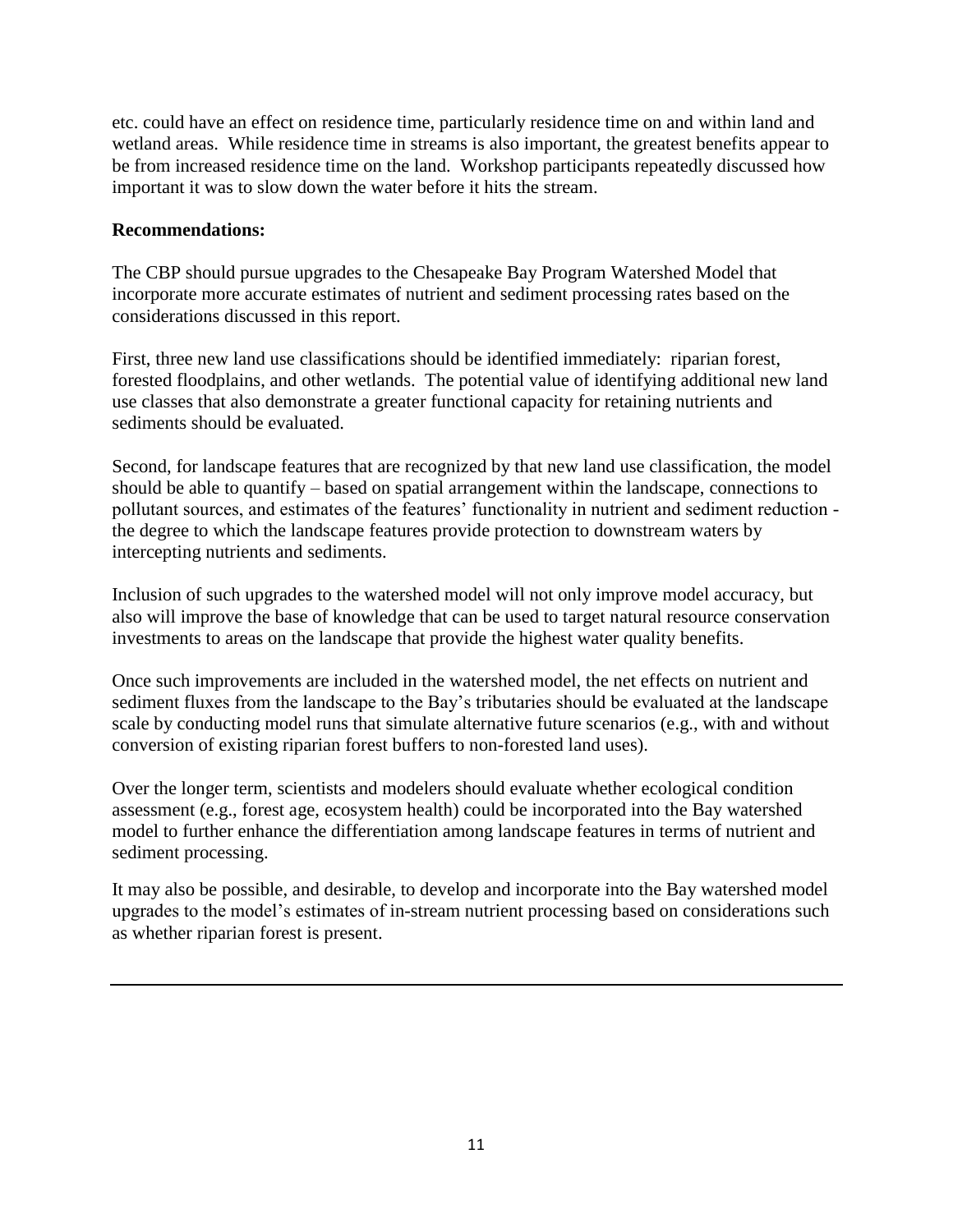# **Appendix A. Workshop Announcement and Agenda**



### **Beneficial Effects of Healthy Watersheds on Pollutant Fate and Transport: A CBP STAC workshop to examine how natural landscape features protect water quality Date: March 7-8, 2012**

### **Location: Claggett Retreat Center 3035 Buckeystown Pike, Buckeystown, MD**

#### **Purpose of the workshop**

*To examine and discuss how important attributes such as natural variation within a feature class, anthropogenic degradation, management status, and spatial factors (e.g., hydrologic connectivity, location in watershed.) affect how nutrient and/or sediment retention/loading rates are assigned to natural landscape features (wetlands, forests, riparian buffers, and streams, including hyporheic zones) within the Chesapeake Bay Program Watershed Model.*

#### **General Workshop Guiding Questions**

- *How can we improve quantification of nutrient and sediment retention/loading rates of existing forests, wetlands, riparian buffers, and streams, including hyporheic zones, in the Chesapeake Bay Watershed?*
- *How can the beneficial effects of existing forests, wetlands, riparian buffers, and streams, including hyporheic zones, in the Chesapeake Bay Watershed be credited by the Bay TMDL?*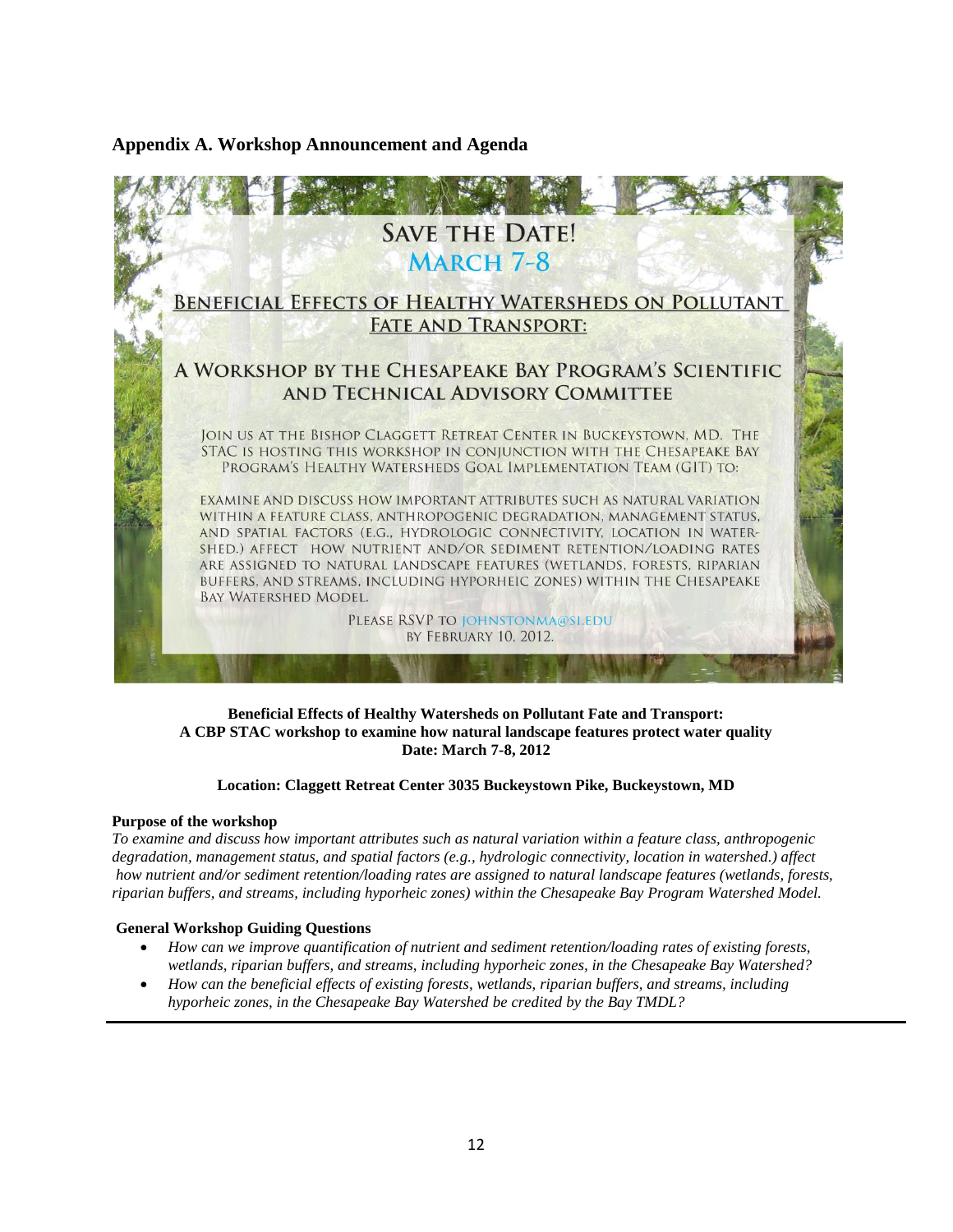### **March 7, 2012**

### **9:00 am Breakfast (Provided)**

**10:00 am Welcome –** Mark Bryer, The Nature Conservancy

**10:15 am Why does this all matter? –** Ann Swanson, Chesapeake Bay Commission Swanson will address the underlying policy issues that this workshop seeks to inform.

#### **10:30 am Healthy Forests/Riparian Buffers Panel**

- Nitrogen removal in forests and riparian buffers: The role of spatially variable hydro-ecology Luc Claessens, University of Delaware
- Trees, water quality, and stream ecosystem health: Lessons learned from the field and literature Bern Sweeney, Stroud Center
- Nitrate removal by Chesapeake watershed riparian buffers and potential additional removal from buffer restoration - Don Weller, Smithsonian Environmental Research Center

### **12:00 pm Lunch (Provided)**

### **1:00 pmHealthy Streams Panel**

- In-stream nutrient retention: Do healthy streams do it better? Paul Bukaveckas, VCU
- Trends in surface-water nitrate concentrations and loads from predominantly forested subwatersheds of the Chesapeake Bay basin - Keith Eshleman, UMCES
- Hydrologic retention within streams: Where, when and why this matters Durelle Scott, VT

### **2:30 pmBreak (Provided)**

#### **2:45 pmHealthy Wetlands Panel**

- The importance of groundwater flow patterns to the mitigation of nitrate transport by depressional wetlands - Scott Ator, USGS
- Factors influencing nutrient and sediment retention by riverine wetlands in the Chesapeake watershed Greg Noe, USGS
- Wetland condition and functional assessment: Effects on nutrient and sediment retention Steve Faulkner, USGS

#### **4:15 pmClosing Remarks –** Mark Bryer, The Nature Conservancy

#### **4:30 pmRecess**

#### **March 8, 2012**

#### **9:00 am Breakfast (Provided)**

**10:00 am Welcome –** Mark Bryer, The Nature Conservancy

### **10:10 am Landscape Ecology Overview**

- Connectivity: A critical component of hydrological and ecological flux assessments Laurel Larsen, USGS
- Linking landscape scale patterns of nutrient and sediment sources and buffers to hydrologic connectivity Matt Baker, UMBC

## **11:15 am Chesapeake Bay Program Watershed Model Panel** –Gary Shenk, EPA-CBPO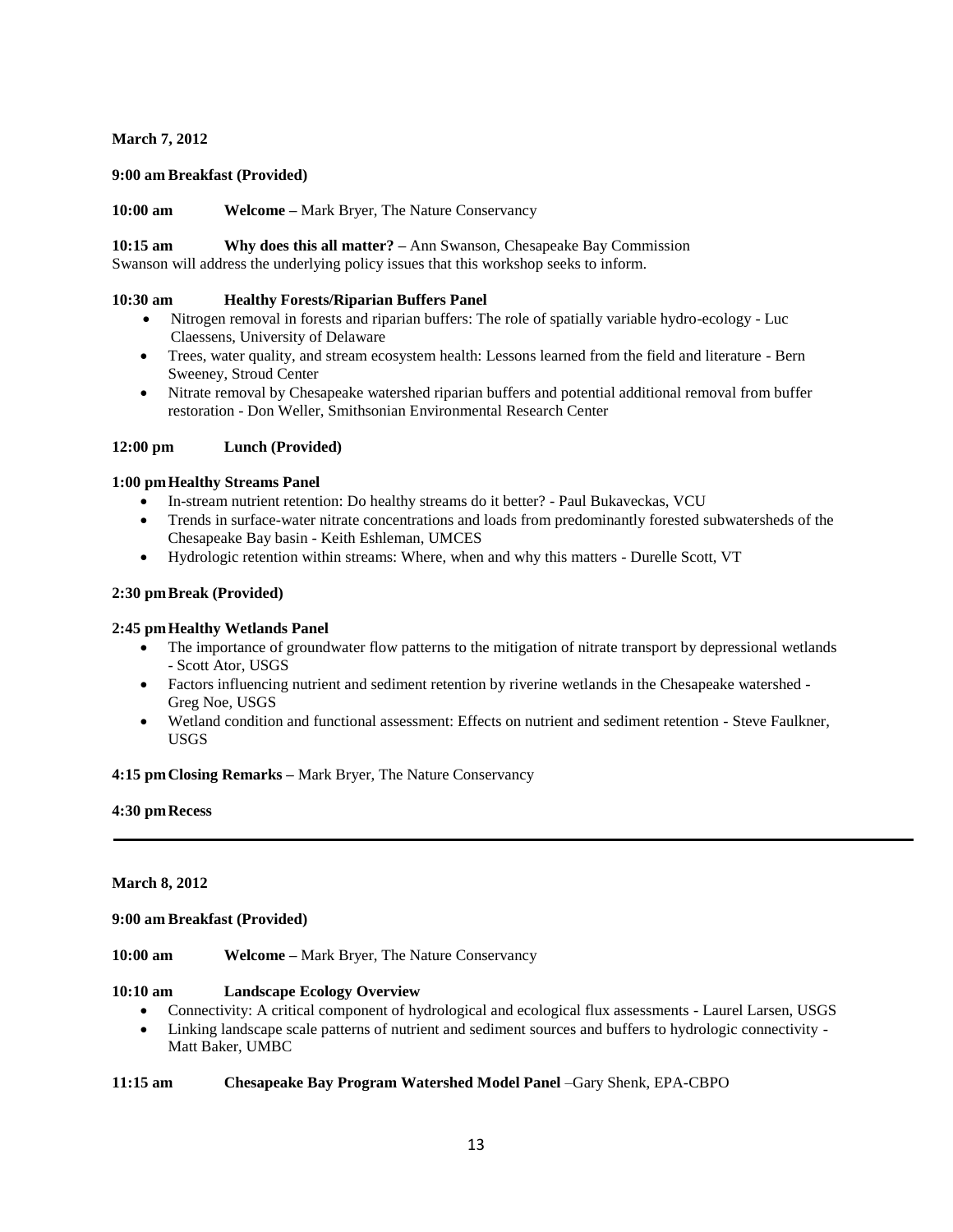Shenk will address how the current Chesapeake Bay Watershed Model estimates nutrient and sediment loading rates of the natural landscape features (forests, wetlands, riparian buffers, streams, including hyporheic zones) and discuss opportunities to include improved simulation of these features in the current or future versions of the model.

# **12:30 pm Lunch (Provided)**

### **1:30 pmBreakout Discussion Session Groups**

Participants will break into groups to discuss the following:

- What changes could be made to the existing Bay Program model to better simulate the functioning of natural landscapes?
- What functions should be considered in any future modeling effort?
- What questions need to be addressed by the scientific community before any model or tool can appropriately simulate or account for natural landscape functions?

### **3:00 pmBreak**

**3:00 pmGeneral Session Discussion** 

**4:00 pmConcluding Remarks –** Mark Bryer, The Nature Conservancy

**4:30 pmAdjourn**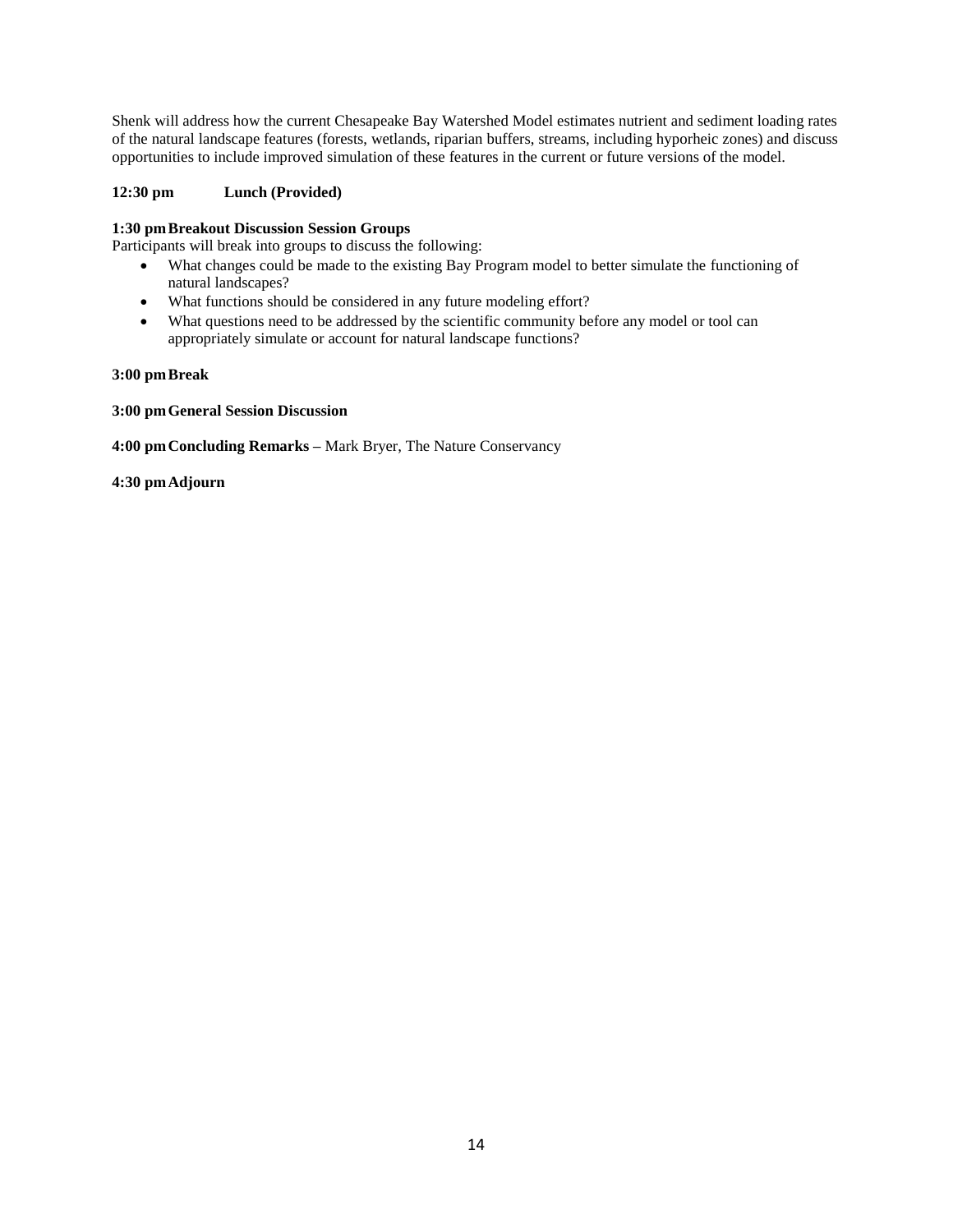# **Appendix B. Abstracts of Workshop Presentations**

# **Healthy Forests**

# **Nitrogen removal in forests and riparian buffers: The role of spatially variable hydro-ecology**

# **Luc Claessens, Department of Geography, University of Delaware**

N removal in forests and riparian buffers is largely controlled by spatio-temporal linkages between hydrology and ecosystem processes. These processes are highly non-linear and spatially variable. Understanding the effect of this spatial variability is critical for quantifying the N removal functions of forests and riparian buffer. I examined the role of spatially variable hydro-ecology, and addressed three questions by means of case studies: (1) What is the effect of land use on N concentration? (2) How does spatial organization of land cover affect N concentration? (3) How can we quantify the effect of landscape features on N removal?

Effect of land use: The 280 km<sup>2</sup> White Clay Creek watershed of PA and DE has a wide range of land use. Results from synoptic sampling illustrate that examining land use effects is important for prioritizing N reduction efforts. E.g., urban areas had relatively low N concentrations; this suggests that N reduction efforts in these urban areas will lead to only minimal improvements. Also, agricultural hotspots of N loading (e.g., mushroom farms) could be prioritized for innovative N reduction efforts (e.g., denitrification bioreactors).

Effect of spatial organization: The 890 km<sup>2</sup> Opequon Creek watershed of VA and WV has mixed land use. Results from synoptic sampling illustrate that lumped land use categorization of agricultural and forested land might not capture relevant N removal processes. 'Effective' land use is introduced, which weights land use using spatial metrics of hydrologic connectivity. Preliminary modeling results suggest that spatial factors could easily be incorporated by using 'effective' land use instead of true proportional land use. The results also illustrate the role of riparian forests in in-stream N removal.

Spatial process-based modeling: The RHESSys hydro-ecological watershed model is presented, which couples spatial variable hydrology with carbon and nitrogen cycling. This type of modeling approach is well suited for quantifying N removal in forest and riparian buffers, because it accounts for spatial variability and local heterogeneity, and it incorporates spatio-temporal linkages between hillslopes, riparian zones and streams. This modeling approach can answer questions on various factors, including spatial (where should we have buffers?), design (what should be the configuration?), process (how effective would the buffer be?) and temporal factors (how long would it take for the buffer to become effective?).

In conclusions, examining land use effects is important for prioritizing N reduction efforts. Approaches based on waterflow connections could improve coarse-scale models and could be used for targeting forest and buffer preservation and restoration. Further, spatial process-based models are an important tool for predicting and understanding the spatial and temporal variation in N cycling.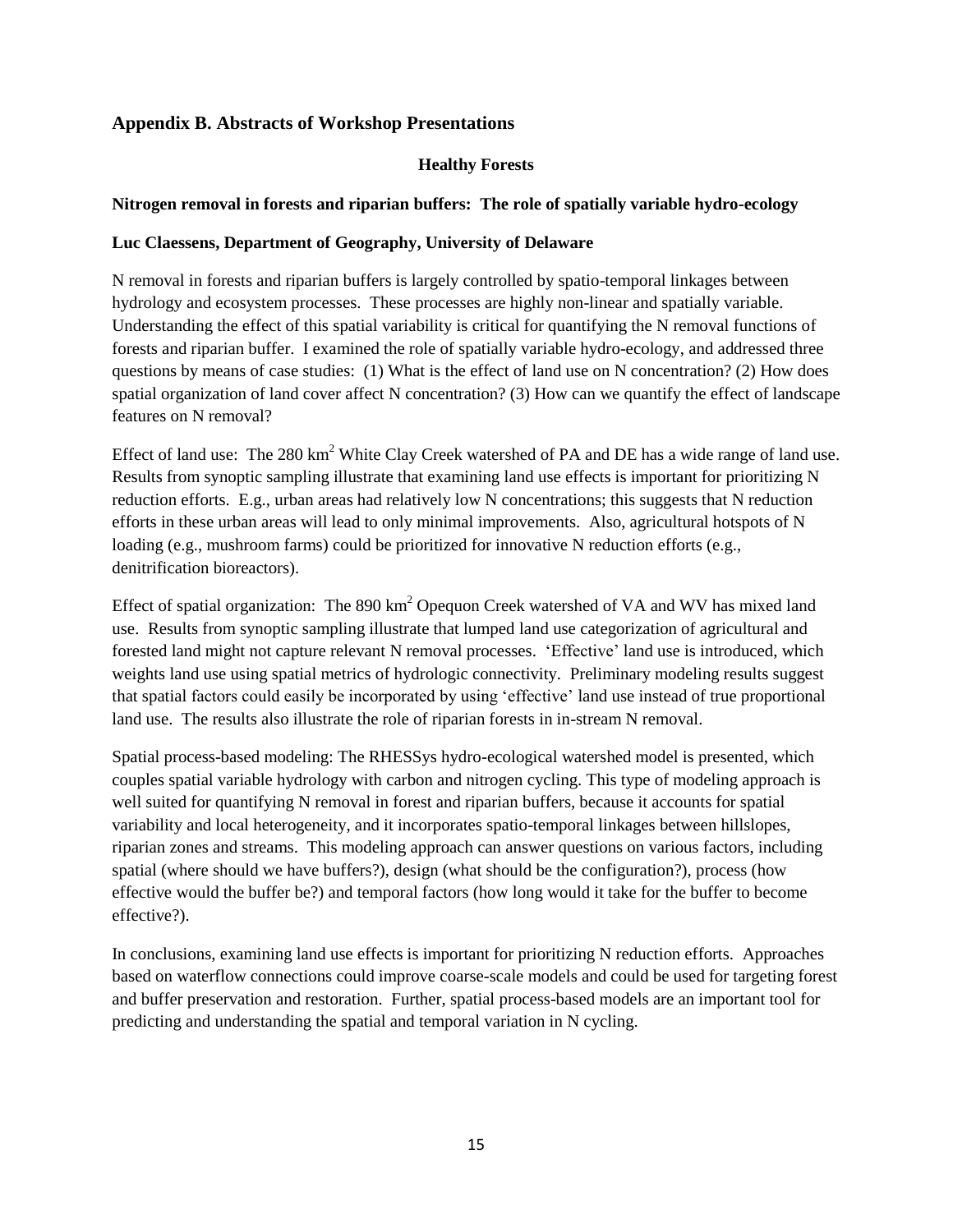#### **Trees, water quality, and stream ecosystem health: Lessons learned for the field and literature**

### **Bernard W. Sweeney, Stroud Water Research Center**

Field studies at the Stroud Water Research Center on tributaries in both the Hudson River and Schuylkill River show a strong positive correlation between the percent forest cover in a watershed and the water quality score (based on macroinvertebrate data) of streams flowing out of the watershed. Further work on a subset of those study streams shows that stream function (i.e., the ability to process / uptake nutrients) exhibits the same positive correlation. The data suggest that for a given watershed, the more forest, the better the habitat and water quality and the healthier the ecosystem, and hence the more ecosystems services per unit length of stream. Thus, every tree counts in a watershed. Trees in upland forests are critical to intercepting and infiltrating rain and thus promoting more natural, sustained, and cleaner stream flow. Some of this is due to the better soil structure beneath forested land due to high organic content resulting from leaf litter storage and decay. Trees in riparian forests can serve as barriers to pollutants entering a stream. Long term (>20 years) studies at the Stroud Preserve (Marshalton PA) show that a 30 m wide forest buffer can remove on average about 43% of the sediments and 26% of the nitrate nitrogen moving toward a small stream. A literature review confirms that a forest buffer of >30 m is needed to get >70% sediment trapping efficiency which is needed to make sure that the finer sediments are removed. The literature also confirms that riparian buffers filled with forest help provide better in-stream habitat conditions and promote a healthier and functionally better stream ecosystem than do buffers without forest. A significant factor contributing to increased function is the significantly greater width of stream channels associated with streams having intact forested riparian areas. Greater stream width translates into more ecosystem per unit length of stream because most ecosystem activities in streams is associated with the stream bottom. It is estimated that more that 50% of the stream ecosystem can be lost due to stream narrowing resulting from riparian deforestation in a small watershed. Hence, we may be significantly underestimating the potential level of ecosystem services in small streams (e.g., due to denitrification or biotic uptake) if riparian forest cover were to be restored.

### **Modeling the aggregate effects of riparian buffers in the Chesapeake Bay watershed.**

#### **Donald. E. Weller, Smithsonian Environmental Research Center**

#### **and Matthew E. Baker, University of Maryland - Baltimore County**

We developed a simple model to estimate the effects of riparian buffers on the cropland nitrate load delivered to streams, and we applied the model to the entire Chesapeake Bay watershed. For each of 1929 sub-basins comprising the watershed, we quantified the prevalence of cropland and riparian buffers using NLCD2001 land cover, then separated the cropland into buffered and unbuffered categories. Cropland was considered buffered if the topographic flow path connecting it to the stream network passed through a streamside forest or wetland. We applied a published linear model that predicts stream nitrate concentration in each subwatershed from the proportions of unbuffered and buffered cropland and physiographic province. We also applied a published regional regression model to predict mean annual stream flow from mean annual precipitation and temperature, and then we multiplied the predicted stream flows and nitrate concentrations to estimate nitrate loads. We analyzed alternate land cover scenarios to estimate the current removal of nitrate in riparian buffers, and the upper limit of additional removal that might be achieved through buffer restoration. Across the entire Chesapeake Bay watershed, we estimated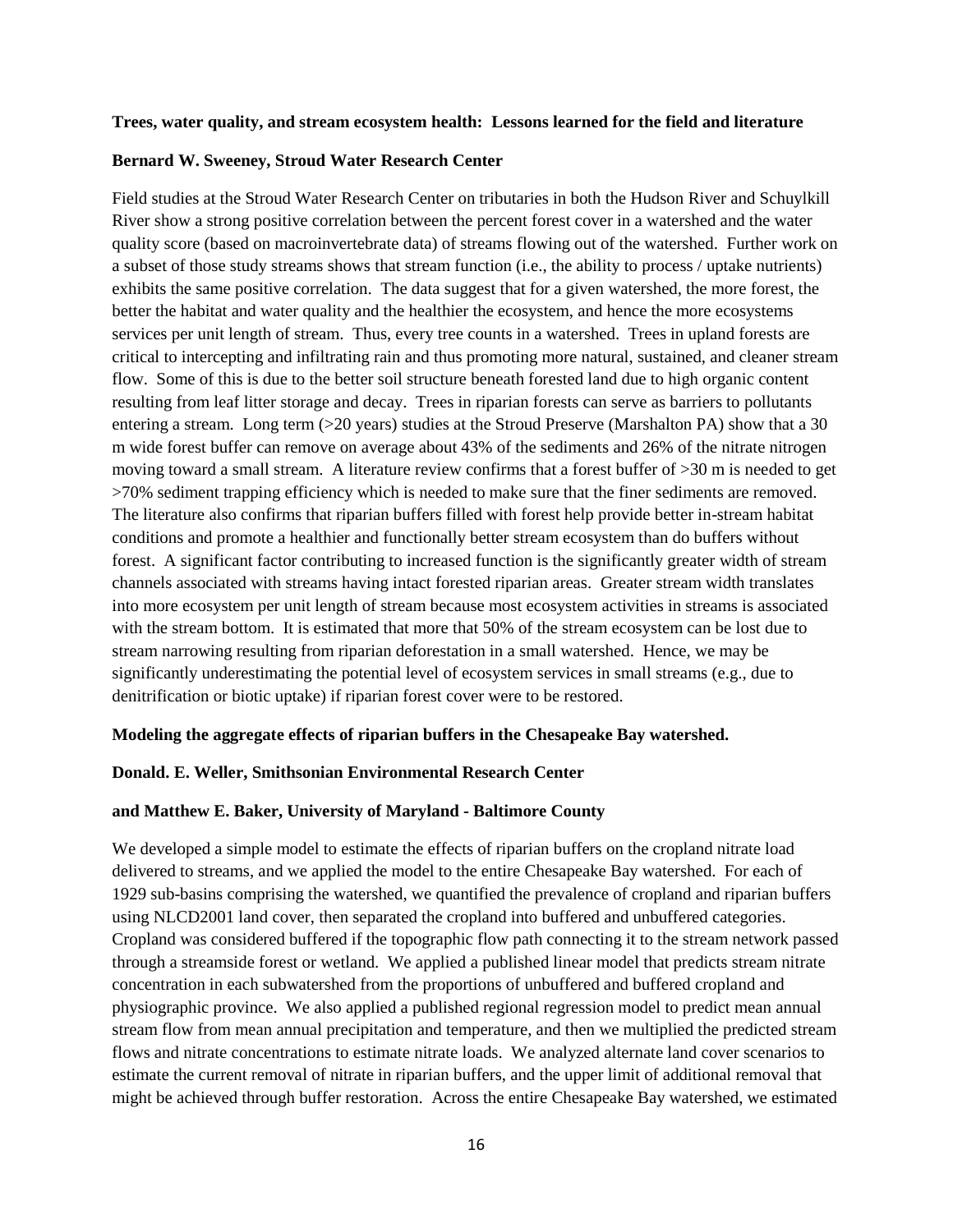that croplands release 80 Gg of nitrate nitrogen, but 13gG (16%) of that are currently removed by riparian buffers. At most, 19gG (24%) more might be removed through a complete buffer restoration that addressed all cropland runoff. The remainder of the edge of field load (48gG, 60%) would have to be addressed by other management practices. The importance of buffer nitrate removal differed among Physiographic provinces. The Coastal Plain had the both the highest percentage removal in current buffers (40%) and the greatest potential for additional removal in restored buffers (41%). Current nitrate removal (9%) and potential restoration removal (19%) were much lower outside the Coastal Plain because of lower current buffer prevalence and lower average nitrate removal efficiency for buffers outside the Coastal Plain. This is the first attempt to estimate the Bay-wide effects of current buffers and the Baywide potential for buffer restoration, and we discuss some future refinements to improve the analysis.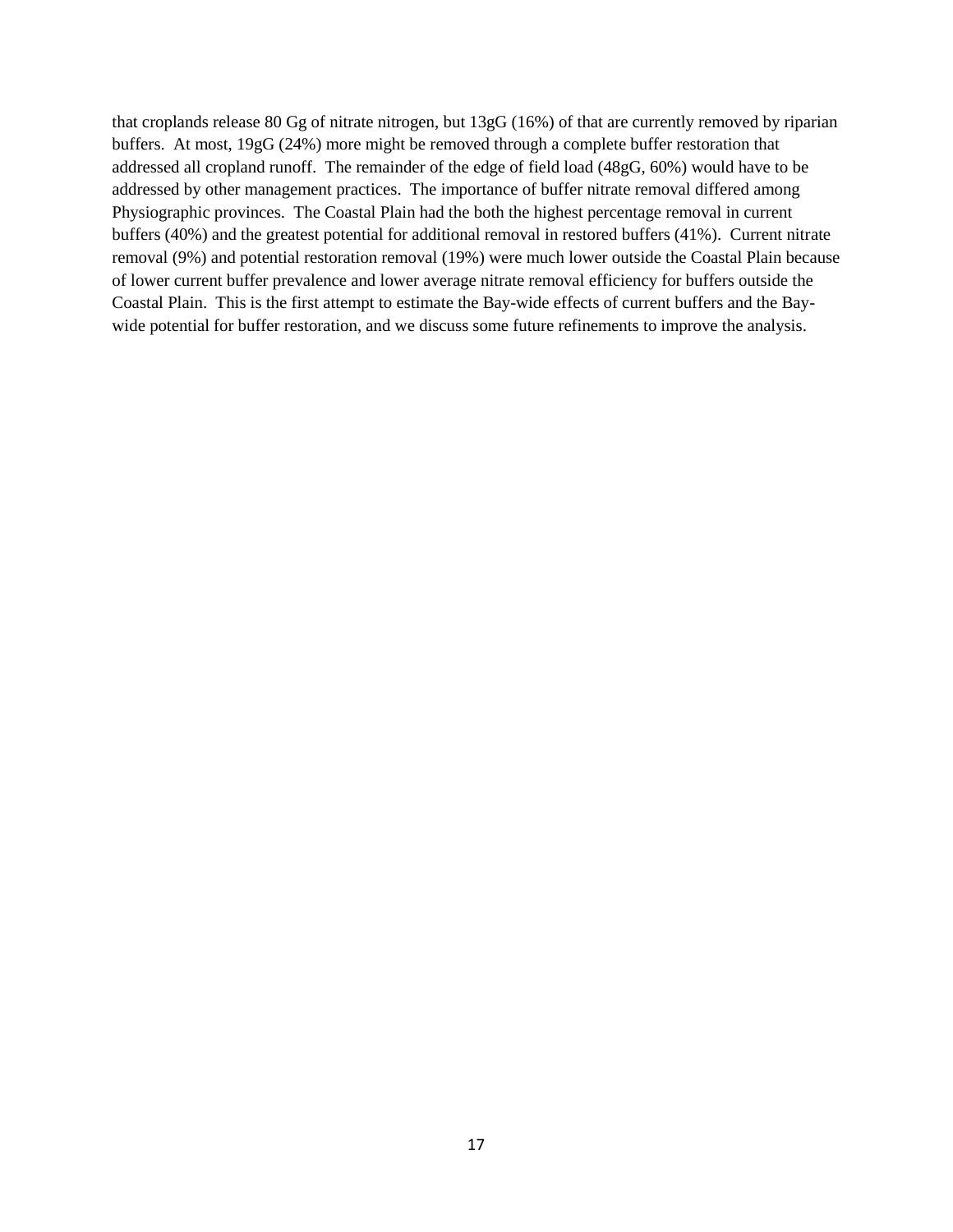### **Healthy Streams**

### **In-Stream Nutrient Retention: Do Healthy Streams do it Better?**

#### **Paul A. Bukaveckas, Virginia Commonwealth University**

Riverine networks provide an important ecosystem service by retaining nitrogen and phosphorus thereby mitigating anthropogenic contributions to coastal eutrophication. Retention rates and efficiency (the proportion of input load that is retained) are governed by three factors: nutrient loads, hydrology and biotic activity. Hydrology, and specifically water transit time, govern the duration over which nutrients will be resident within the system, and therefore the potential for retention to occur. Retention occurs through biotic and abiotic mechanisms; the former include autotrophic and heterotrophic assimilatory uptake by benthic biofilm communities, the latter is the passive trapping of particulate matter within the stream and its floodplain. Biotic uptake retains dissolved inorganic fractions, particularly nitrate and ammonia, whereas sediment trapping is more important for retention of particulate-bound phosphorus. In temperate regions such as the Mid-Atlantic, cold-weather periods are associated with low retention due to high discharge and low biotic activity. Warmer months favor high retention due to low discharge and greater biotic activity. Nutrient loads set the upper limit for retention such that when other factors (hydrology, biotic activity) are equal, retention would be expected to increase with load. This response however is not linear and therefore retention efficiency declines with increasing load. Healthy streams are characterized by channel conditions that enhance transient storage which, in combination with having low nutrient loads, are likely to favor high retention efficiency. Impaired waters, particularly those that have been channelized, have low retention as well as high nutrient loads resulting in low retention efficiency. These effects may be partially offset by higher rates of biotic activity, as might be expected where riparian disturbance lessens canopy shading and increases autotrophic production. Empirical evidence comes from surveys of nutrient retention in streams with varying land use and from experimental manipulations of streams via restoration projects. Surveys have shown that impaired streams had greater  $NO<sub>3</sub>$  removal due to higher primary production but lower removal efficiency due to higher  $NO<sub>3</sub>$  loads (Hall et al. 2009). Stream restoration projects have demonstrated that enhancing transient water storage through in-stream structures or back-water connectivity increases nutrient retention (Bukaveckas 2007).

### Bibliography

Bukaveckas, P. A. 2007. Effects of channel restoration on water velocity, transient storage, and nutrient uptake in a channelized stream. Environmental Science and Technology 41: 1570-1576.

Hall, R. O., and others 2009. Nitrate removal in stream ecosystems measured by 15-N addition experiments: Total Uptake. Limnology and Oceanography 54: 653-665.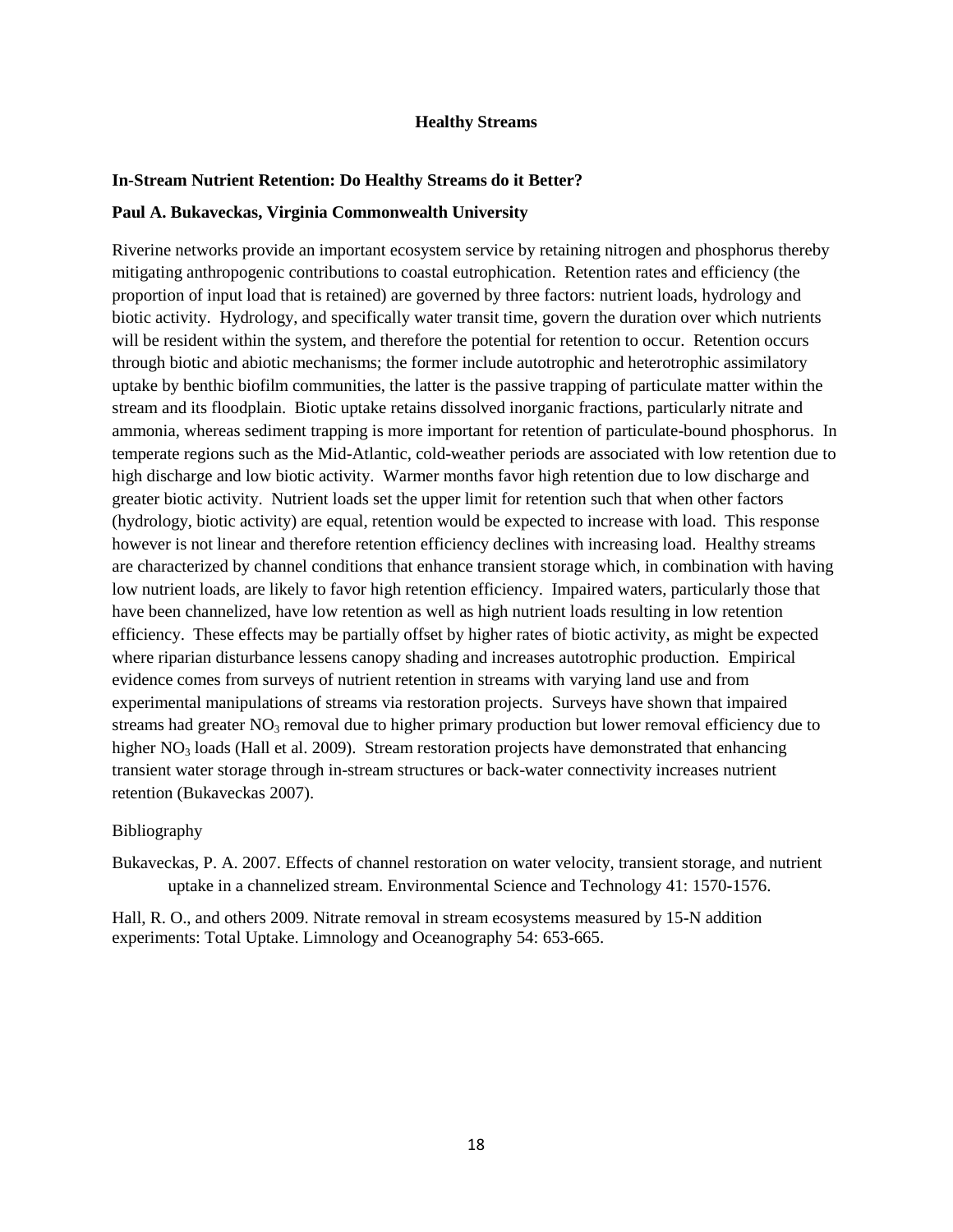## **Trends in Surface-Water Nitrate-N Concentrations and Loads from Predominantly-Forested Watersheds of the Chesapeake Bay Basin**

#### **Keith N. Eshleman, Kathleen M. Kline, and Robert Sabo**

### **Appalachian Laboratory, University of Maryland Center for Environmental Science**

Despite the fact that about 60% of the Chesapeake Bay watershed is characterized as forested land, there are very few published studies describing long-term trends in streamwater nitrate-N concentrations in Chesapeake Bay subwatersheds dominated by forests. We addressed this question by analyzing longterm nitrate-N data from two gaged research watersheds in western Maryland (Upper Big Run and Black Lick), as well as from seven stations operated by state water quality agencies and located in predominantly-forested watersheds. We believe that these seven watersheds are the only gaged predominantly-forested watersheds for which adequate publically-accessible data are suitable for longterm (i.e., 1985-present) analysis of trends. We computed annual loads and discharge-weighted concentrations of nitrate-N for these nine watersheds using LOADEST (a program model developed by the U.S. Geological Survey and the standard model used by many federal and state monitoring programs); we performed the same analysis for four Potomac River subwatersheds as a comparison. Mean annual discharge-weighted nitrate-N concentrations among the forested basins ranged from 0.14 to 1.00 mg N  $L^{-1}$ —nearly an order of magnitude of total variation; the mean nitrate-N load for these watersheds was 2.16 kg ha<sup>-1</sup> yr<sup>-1</sup>, nearly half as large as the constant value of 3.5 kg ha<sup>-1</sup> yr<sup>-1</sup> used in the Chesapeake Bay Program watershed model. Our results showed statistically-significant ( $p<0.05$ ) decreasing trends in nitrate-N concentrations for all nine forested subwatersheds, with slopes ranging between -0.004 and - 0.039 mg N  $L^{-1}$  yr<sup>-1</sup>; five of the nine forested watersheds showed statistically-significant decreasing trends in nitrate-N load also. Three of the four Potomac River subwatersheds used for comparison showed decreasing nitrate-N concentrations (slopes -0.024 to -0.047 mg N  $L^{-1}$  yr<sup>-1</sup>). A separate analysis of atmospheric nitrate-N deposition trends showed declines of about 40% during this period due to implementation of the 1990 Clean Air Act Amendments that has dramatically reduced emissions of NOx from stationary sources within the airshed. Streams draining forested watersheds thus appear to be responding in a "direct" manner to reductions in atmospheric nitrate-N—similar to their well-known response to reductions in sulfate deposition. We concluded that the temporal dynamics of nitrate-N in forested watersheds need to be accounted for in both water quality modeling efforts and TMDL analyses.

# **Hydrologic Retention Within Streams: Where, when and why this Matters**

#### **Durelle Scott**

#### **Virginia Poly-Tech University**

One ecosystem service provided by "healthy" streams is the ability to process and remove nutrients (e.g., nutrient retention). Within the stream channel, nutrient retention generally occurs in areas of higher residence time, such as in pools or within the hyporheic zone. Nutrients come in contact with sediment and microbial surfaces, allowing for biogeochemical transformations to take place. For example, nitrate will be converted to  $N_2$  gas in areas of lower  $O_2$  conditions. Streams that are more "complex" will generally have higher in-stream residence times and therefore greater nutrient removal. Over the course of the year, in-stream transformations have a large impact on solute concentrations under baseflow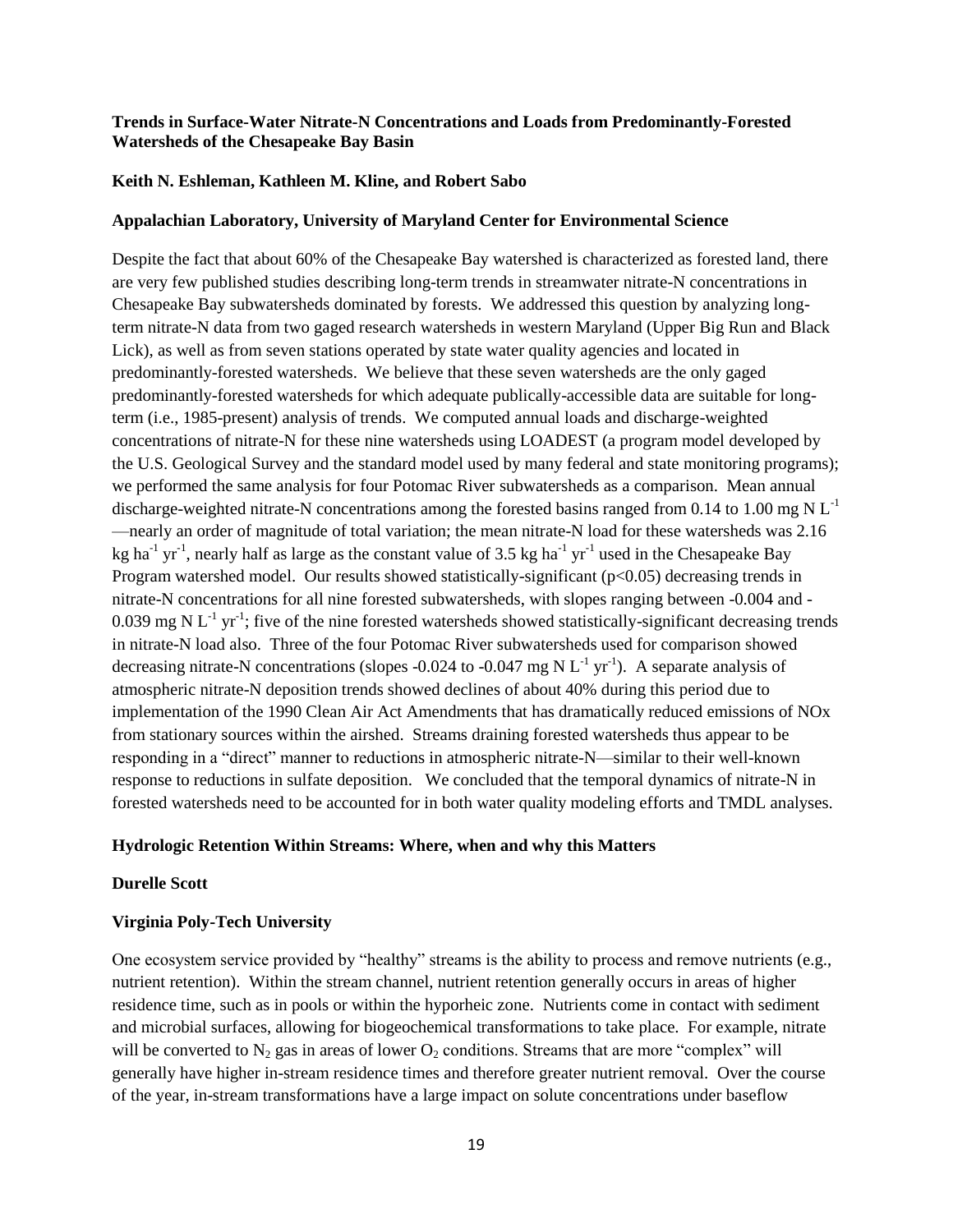conditions, when the channel acts like a "reactor". In contrast, residence times are low during high flow (high velocity), resulting in minimal nutrient processing and the stream channel acting more like a "pipe". Land use change and hydrologic modifications have shifted more of the water export to higher flow events, which means that these stream channels will have less of an opportunity to reduce annual nutrient export to downstream ecosystems. In contrast, baseflow can represent greater that 50% of the annual water export in forested watersheds, suggesting that in-stream processing reduces downstream nutrient export in forested watersheds.

Alexander, R. B., J. K. Bohlke, E. W.Boyer, M. B. David, J. W. Harvey, P. J. Mulholland, S. P. Seitzinger, C. R. Tobias, C. Tonitto, W. M. Wollheim. 2009. Simulating temporal variations of nitrogen losses in river networks with a dynamic transport model unravels the coupled effects of hydrological and biogeochemical processes. Biogeochemistry doi: 10.1007/s10533-008-9274-8.

Mulholland, P. J, A. M. Helton, G. C. Poole, R. O. Hall, Jr., S. K. Hamilton, B. J. Peterson, J. L. Tank, L.R. Ashkenas, L. W. Cooper, C. N. Dahm, W. K. Dodds, S. Findlay, S. V. Gregory, N. B. Grimm, S. L. Johnson, W. H. McDowell, J. L. Meyer, H. M. Valett, J. R. Webster, C. Arango, J. J. Beaulieu, M. J. Bernot, A. J. Burgin, C. Crenshaw, L. Johnson, B. R. Niederlehner, J. M. O'Brien, J. D. Potter, R. W. Sheibley, D. J. Sobota, and S. M. Thomas. 2008. Stream denitrification across biomes and its response to anthropogenic nitrate loading. [Nature 452:202-205 ;](http://www.esd.ornl.gov/people/mulholland/pubs/Mulholland%20et%20al%202008_Nature_Stream%20N%20uptake%20and%20denitrification.pdf) doi: 10.1038/nature06686.

Arango, C.P. and J.L. Tank. 2008. Land use influences the spatio-temporal controls on nitrification and denitrification in headwater streams. Journal of the North American Benthological Society 27:90-107

Arturo Elosegi, Joserra Díez and Michael Mutz, 2010. Effects of hydromorphological integrity on biodiversity and functioning of river ecosystems. HYDROBIOLOGIA. Volume 657, Number 1 (2010), 199-215, DOI: 10.1007/s10750-009-0083-4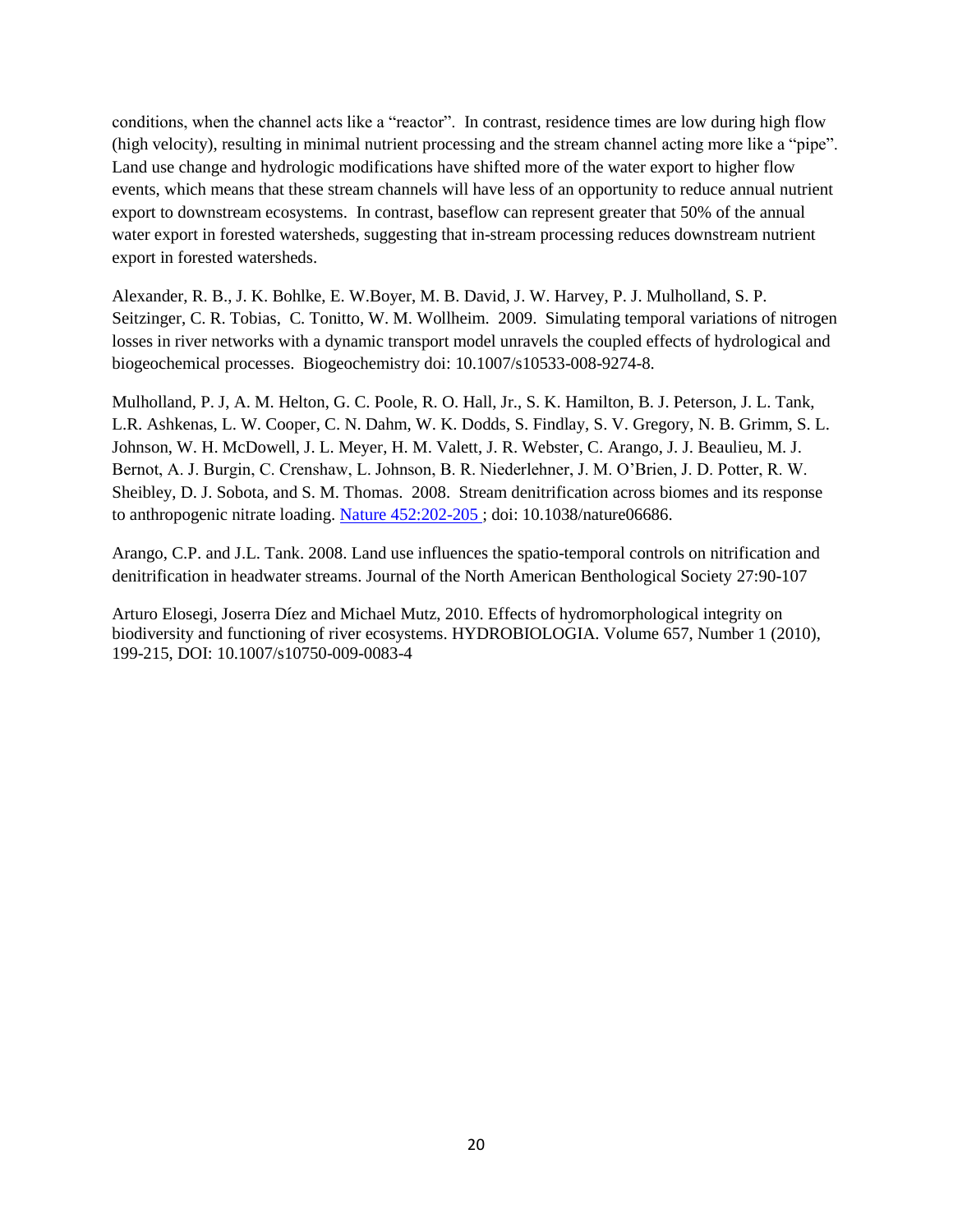## **Healthy Wetlands**

# **The Importance of Ground-Water Hydrology to Wetland-Upland Interactions, Mid-Atlantic Coastal Plain**

### **Scott Ator, USGS**

Untested assumptions about ground-water hydrology may contribute to misunderstanding of the importance of wetlands to water quality in nearby streams. Shallow ground-water flow paths often are critical vectors for nitrogen movement near wetlands, and must be sufficiently understood as part of any investigation of nitrogen fate and transport. The effectiveness of relatively natural, restored, and priorconverted (drained and used for agriculture) wetlands at mitigating agricultural impacts on local streams is under investigation at eight sites in the Upper Choptank Watershed, Maryland, as part of the U.S. Department of Agriculture Wetland Conservation Effects Assessment Project (CEAP-Wetlands). Hydrologic and geochemical observations at some sites challenge common initial assumptions based on local topography. At one site, ground-water flow is controlled by a relatively distant drainage feature and often is in the opposite direction of initial assumed flow paths. At another site, relatively low nitrate concentrations in shallow ground water beneath a grass buffer adjacent to a restored wetland might be assumed to reflect reduction of much higher nitrate in ground water recharged through uphill cropland. Geochemical data indicate, however, that sampled water beneath the buffer likely recharged through the buffer or the wetland. Ground water containing higher nitrate from beneath the cropland may pass beneath the buffer toward the wetland. Understanding gained from the Choptank Watershed and similar local studies is being used to construct a conceptual model predictive of the effects of wetlands on water quality in the wider Mid-Atlantic Coastal Plain.

# **Factors influencing nutrient and sediment retention by riverine wetlands in the Chesapeake watershed**

### **Greg Noe, USGS**

Floodplains are the last location in watersheds for significant material retention before river loading into coastal waters. Three questions prioritize research to help identify the roles of floodplains in reducing pollutant loads to the Chesapeake Bay and help manage floodplains to trap more pollutants. What are nutrient cycling and sediment deposition rates in floodplains? What are the controls of floodplain trapping? What is the percent retention of river loads by floodplains? Floodplain ecosystems are fundamentally influenced by hydrogeomorphic controls. Namely, four dimensions of river corridors influence floodplain ecosystem processes – longitudinal, lateral, vertical, and temporal gradients in hydrology and geomorphology – by determining river-floodplain connectivity. This hydrogeomorphic heterogeneity of connectivity is critical to the prediction and scaling of floodplain effects on water quality (Noe 2012).

Floodplains in the Coastal Plain of the Chesapeake floodplain trap large quantities of sediment, nitrogen (N), and phosphorus (P). Sedimentation and associated nutrient trapping rates increase in watersheds with greater river loads (Noe and Hupp 2005). The historically blackwater rivers in the Chesapeake, which had low sediment availability, are now disturbed and their floodplains trap as much material as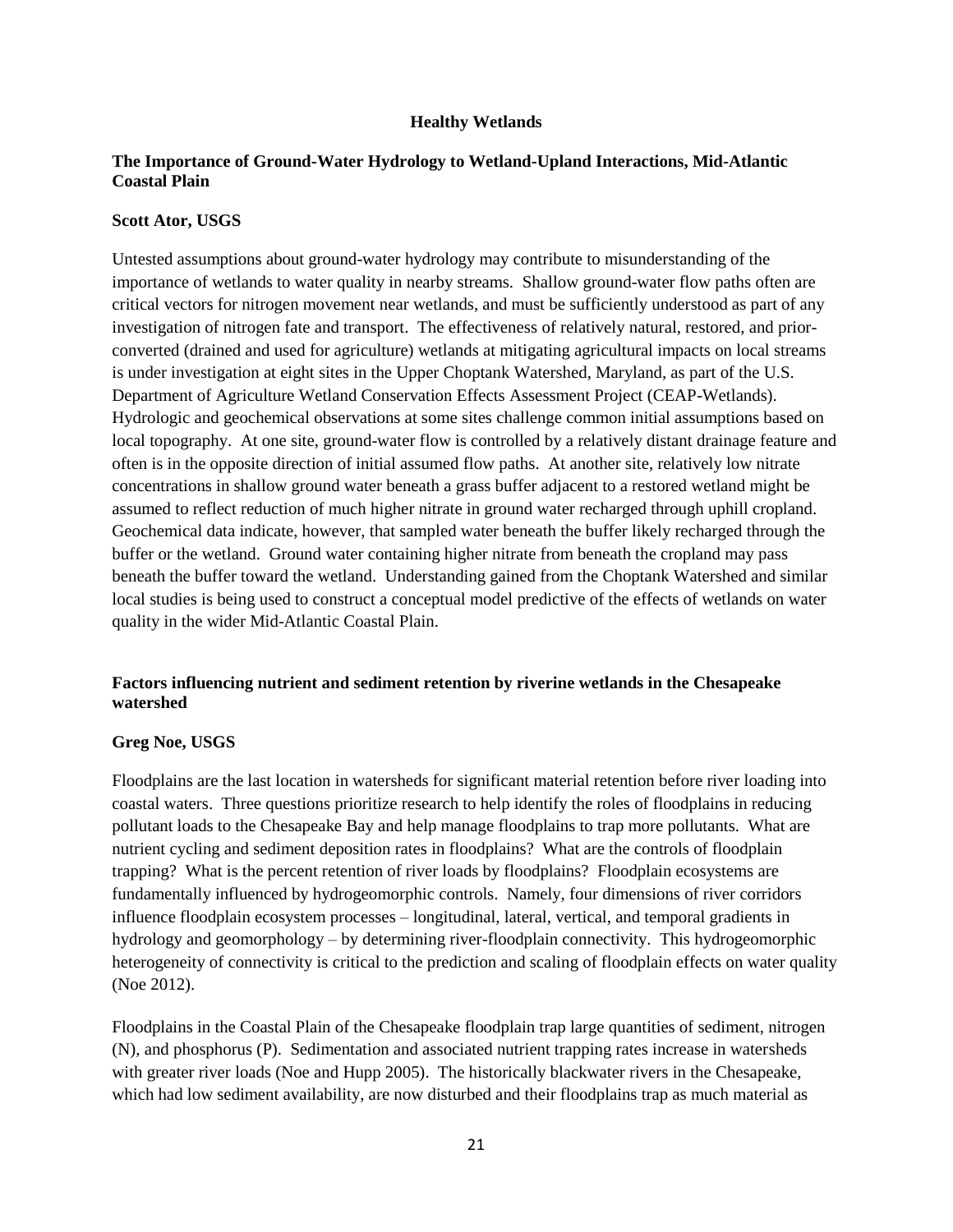alluvial rivers with large Piedmont watershed and river loads. Nutrient and sediment trapping also increase with floodplain connectiveness within a river. Floodplain reaches that have been disconnected by channelization and levee building along the Pocomoke River have the lowest floodplain trapping rates, whereas the floodplain downstream of the channelized reach have very high trapping rates. The high trapping rate and large floodplain area in many Coastal Plain rivers translates into large retention rates of river loads of sediment, N, and P. The annual load of material typically (the median among rivers) trapped by floodplains represents from 22%, 59%, and 119% of the annual river load of N, P, and sediment (Noe and Hupp 2009).

The highest sediment river yields occur in the Piedmont of the Chesapeake Bay watershed, and the lowest yields occur in the Coastal Plain (Gellis et al. 2008), suggesting that floodplain trapping could be large in the Piedmont, but less floodplain area and connectivity is found in the Piedmont. Very little has been known about rates of floodplain trapping in the Piedmont of the Chesapeake Bay watershed. In the urban, Piedmont watershed of Difficult Run, nutrient mineralization rates in floodplains were low, and similar to rates of plant uptake, indicating that nitrogen and phosphorus deposited with sedimentation is likely to be retained by the floodplain and not exported back to the river (Noe et al. in review). Averaged across all sites, the loading rate of sediment, N, and P inputs to the floodplain were greater than bank erosion rates, with trapped nutrients cycling internally within the floodplain. Within floodplains, strong differences were found in sediment and nutrient fluxes across the geomorphic units of floodplains. Sediment balance, the difference between floodplain deposition and bank erosion, was strongly depositional at sites in the middle and lower watershed, and slightly erosional in the upper watershed (Hupp et al. in review). These results in the Piedmont Difficult Run, when compared to results in the Coastal Plain watersheds, matches some of the SPARROW sediment model predictions that small streams in the Piedmont are sediment sources and large streams in the Coastal Plain are sediment sinks (Brakebill et al. 2010).

From the known locations of historic mills in the Difficult Run watershed we modeled stream impoundment from mill dams. At most 41% of the stream length was impounded by mill dams through history, including most but not all floodplain research sites (Hupp et al. in review). However, the depth of legacy sediment and floodplain thickness throughout the watershed were not related to the location of mill dam impoundments, nor were rates of floodplain sediment deposition. It can be concluded that mill dams were not responsible for the trapping of all legacy sediment in stream valleys, and that the modern floodplain is not a terrace, but instead is fluvially active with large sediment trapping rates. The intensive study of Difficult Run floodplain has shown that Piedmont floodplains can trap large quantities of sediment and nutrients.

The geomorphology of the stream-floodplain system has been shown to explain sediment gain and loss in the Chesapeake Piedmont, and potentially is a predictive tool for mapping sediment sources from bank erosion and sediment sinks from floodplain trapping. For any river reach in three different Piedmont watersheds, the sediment balance between floodplain deposition and bank erosion was highly correlated with the ratio of bank height to floodplain width (Schenk et al. in review). The negative log-log relationship held across three different Piedmont watersheds of widely differing land use and geology (*r*=-0.78; Difficult Run, Little Conestoga Creek, and Linganore Creek). Reaches with taller banks and narrow floodplains had more bank erosion than floodplain deposition, whereas reaches with shorter banks and wider floodplains had more floodplain deposition than bank erosion. The floodplains of these three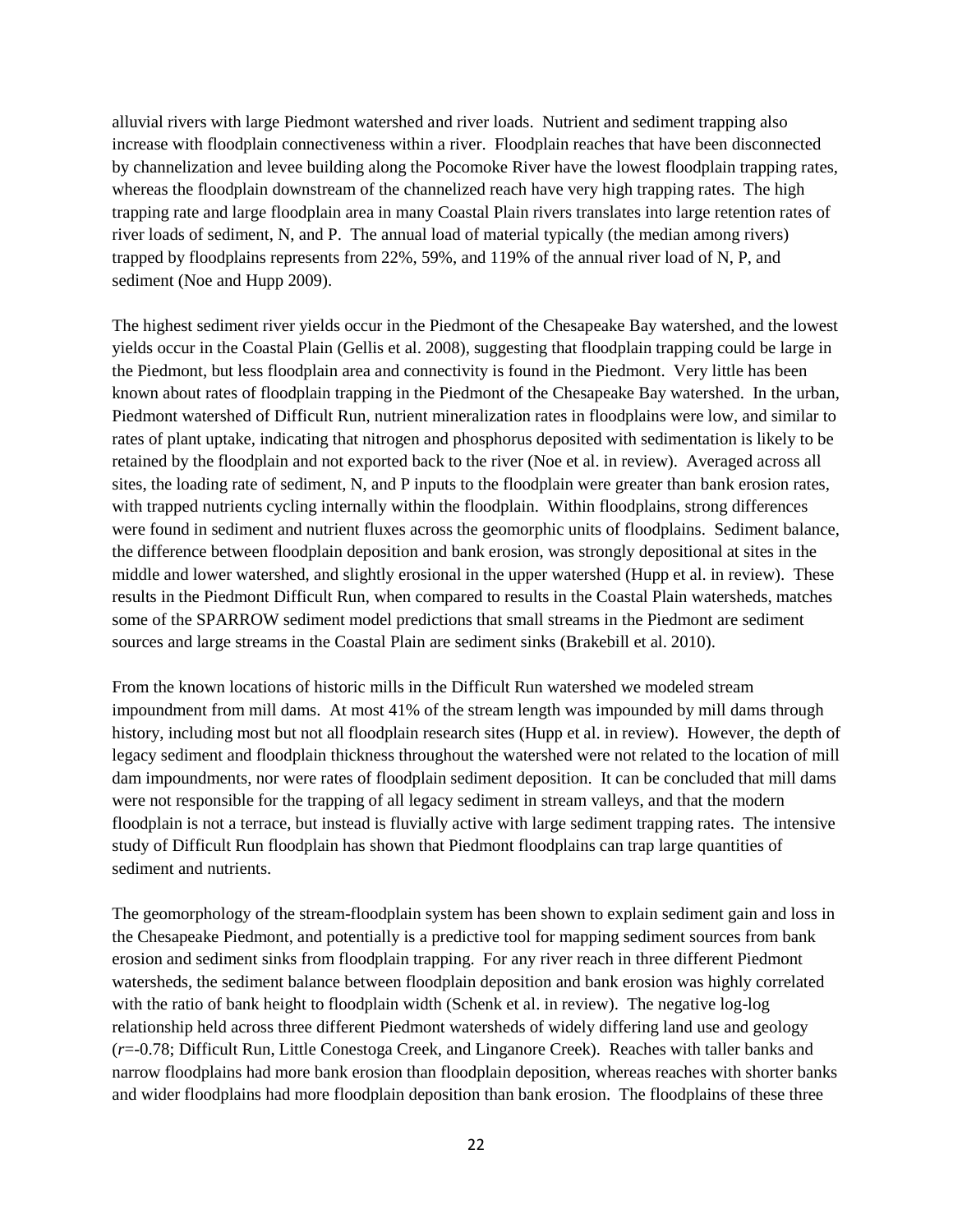Piedmont watersheds are hotspots of sediment transport. Floodplain trapping rates per hectare of floodplain are the equivalent of roughly 20 to 100 times greater than watershed sediment yields per hectare ('Floodplain trapping factor').

A comparison of N cycling and retention among four created and six natural floodplain wetlands located in the Virginia Piedmont identified wetland attributes that could be used to design created and restored wetlands to optimize N retention. First, wetlands and locations within wetlands with greater waterflow connections to streams had greater total N sedimentation and soil ammonification (Wolf et al. in review). Second, microtopographic heterogeneity within wetlands increased coupled soil nitrification and denitrification (Wolf et al. 2011a). Third, older created wetlands developed soils conducive to coupled denitrification (Wolf et al. 2011b).

In conclusion, there are clear hydrogeomorphic controls on trapping of sediment, N, and P by riverine floodplain wetlands that could be used to model and predict retention fluxes. In general, floodplain-river connectivity, river load, and floodplain geomorphology have been shown to explain spatial variation in floodplain trapping. Specifically, floodplain trapping varies depending on the physiographic province of the watershed, watershed land use, floodplain disconnection, the geomorphic planform of floodplains and streams, geomorphic complexity within floodplains, and position in a watershed.

### Literature Cited

- Brakebill, J. W., S. W. Ator, and G. E. Schwarz. 2010. Sources of Suspended-Sediment Flux in Streams of the Chesapeake Bay Watershed: A Regional Application of the SPARROW Model. JAWRA Journal of the American Water Resources Association 46:757-776.
- Gellis AC, Hupp CR, Pavich MJ, Landwehr JM, Banks WSL, Hubbard BE, Langland MJ, Ritchie JC, Reuter JM. 2009. Sources, Transport, and Storage of Sediment at Selected Sites in the Chesapeake Bay Watershed: U.S. Geological Survey Scientific Investigations Report 2008-5186, 95 pp.
- Hupp, C.R., G.B. Noe, and E. Schenk. In review. Recent and historic sediment dynamics along Difficult Run, a suburban Virginia Piedmont stream. Geomorphology.
- Noe, G.B., and C. Hupp. 2005. Carbon, nitrogen, and phosphorus accumulation in floodplains of Atlantic Coastal Plain rivers, USA. Ecological Applications 15: 1178-1190.
- Noe, G.B., and C.R. Hupp. 2009. Retention of riverine sediment and nutrient loads by coastal plain floodplains. Ecosystems 12: 728-746.
- Noe, G.B. 2012. Interactions among hydrogeomorphology, vegetation, and nutrient biogeochemistry in floodplain ecosystems. In: Shroder, J., Jr., Hupp, C., Butler, D. (Eds.), Treatise on Geomorphology. Academic Press, San Diego, CA, vol. 12, pp. xx–xx.
- Noe, G.B., C.R. Hupp, and N.R. Rybicki. In review. Lateral and longitudinal variation of soil nutrient mineralization and hydrogeomorphology in floodplain wetlands. Ecosystems.
- Schenk, E.R., C.R. Hupp, A. Gellis, and G.B. Noe. In review. Developing a new stream metric for comparing stream function using a bank-floodplain sediment budget: a case study of three Piedmont streams. Earth Surface Processes and Landforms.
- Wolf, K.L., C. Ahn, and G.B. Noe. 2011a. Microtopography enhances nitrogen cycling and removal in created wetlands. Ecological Engineering 37: 1398-1406.
- Wolf, K.L., C. Ahn, and G.B. Noe. 2011b. Development of soil properties and nitrogen cycling in created wetlands. Wetlands 31: 699-712.
- Wolf, K.L., G.B. Noe, and C. Ahn. In review. The effects of hydrologic connectivity on nitrogen fluxes in created and natural wetlands of the Virginia Piedmont. Environmental Science  $\&$  Technology.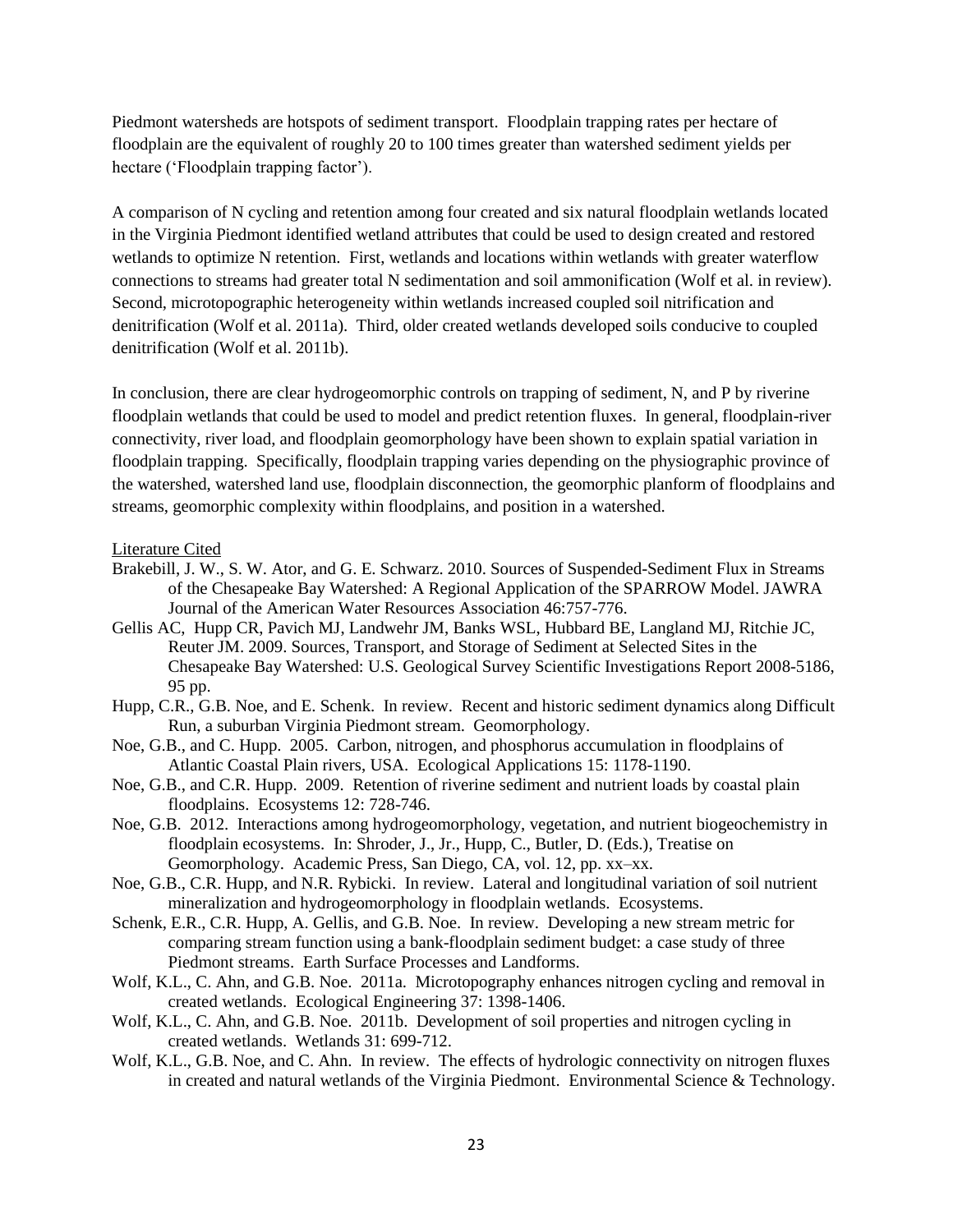### **Wetland Condition and Functional Assessment: Effects on Nutrient and Sediment Retention**

### **Stephen Faulkner, U.S. Geological Survey**

Wetlands in the Chesapeake Bay Watershed are uniquely suited to mitigate the negative impacts of nonpoint source pollution. However, the complex interactions of hydrology, soil biogeochemistry, nutrient loadings, ecological condition, and landscape position result in a wide range of reported nutrient and sediment retention rates due to variability in the specific processes controlling those rates. Reported denitrification rates in natural forested wetlands range from <1 to >800 kg N ha<sup>-1</sup> y<sup>-1</sup> (Mitsch et al. 2001, Lowrance et al. 2006) while published phosphorus retention in natural wetlands range from 1.4 to 36 kg P ha<sup>-1</sup> (Walbridge and Lockaby 1994, Richardson and Qian 1999). Therefore, quantifying the retention capabilities of natural wetlands in the Chesapeake Bay Watershed requires understanding of the wetland type, wetland condition, and the inherent controls over the fate and transport of sediments and nutrients.

Using attributes such as geomorphic setting (e.g., riverine or flat) and dominant water source (e.g., surface or ground water) provides a more accurate and functional classification scheme for mid-Atlantic wetlands than using vegetation types since the forest communities are often the same across hydrogeomorphic classes. Riverine wetlands are the dominant (~65%) class in the mid-Atlantic region followed by flats  $(\sim 10\%)$ , depressional  $(\sim 10\%)$  and slope (5%) wetlands (MAWWG 2012). This complexity and the dynamic nature of ecosystem processes are important considerations when thinking about controls over a process like sediment retention at different temporal and spatial scales. Hupp et al. (2008) reported mean sedimentation rates in forested wetlands in Louisiana ranged from 2 to 42 mm/yr depending on site hydroperiod, hydraulic connectivity, and local geomorphic setting along the transect (levee versus backswamp).

Wetlands are also subject to stressors and disturbance, therefore some measure of current conditions is necessary to evaluate potential impacts on wetland functions. Roads are the dominant wetland stressor in the coastal plain of Virginia followed by mowing, brush/tree cutting, and then ditching/draining (VIMS 2007). These various stressors may have differential effects on specific functions such that a high ranking for one set of functions does not necessarily apply to other functions. For example, ditching and draining resulted in significantly lower biogeochemical function scores for wetlands in the Nanticoke River watershed, but had little effect on the plant community (Whigham et al. 2007).

Condition assessments can range from the broader landscape scale (Level I) using remotely sensed data down to intensive on-site measurements (Level III), which are typically the most accurate. Rapid assessments are an intermediate approach to determine the general condition of individual wetlands by using easily measured field indicators that are linked to specific stressors. Wardrop et al. (2007) found that using a rapid assessment approach significantly shifted sites downward from the landscape assessment into lower condition categories across all wetland types. This resulted from the increased number of stressors identified by the rapid assessment that were missed by the Level I assessment.

### Literature Cited

- Hupp, C. R., C. R. Demas, D. E. Kroes, R. H. Day, and T. W. Doyle. 2008. Recent sedimentation patterns with the central Atchafalaya Basin, Louisiana. Wetlands 28:125–40.
- Lowrance, R.R., T.M. Isenhart, W. Gburek, F.D.Shields Jr, P.J.Wigington, Jr., and S.M.Dabney. 2006. Landscape management practices. Pages 269-317 *in* M. Schnepf, and C. Cox, editors,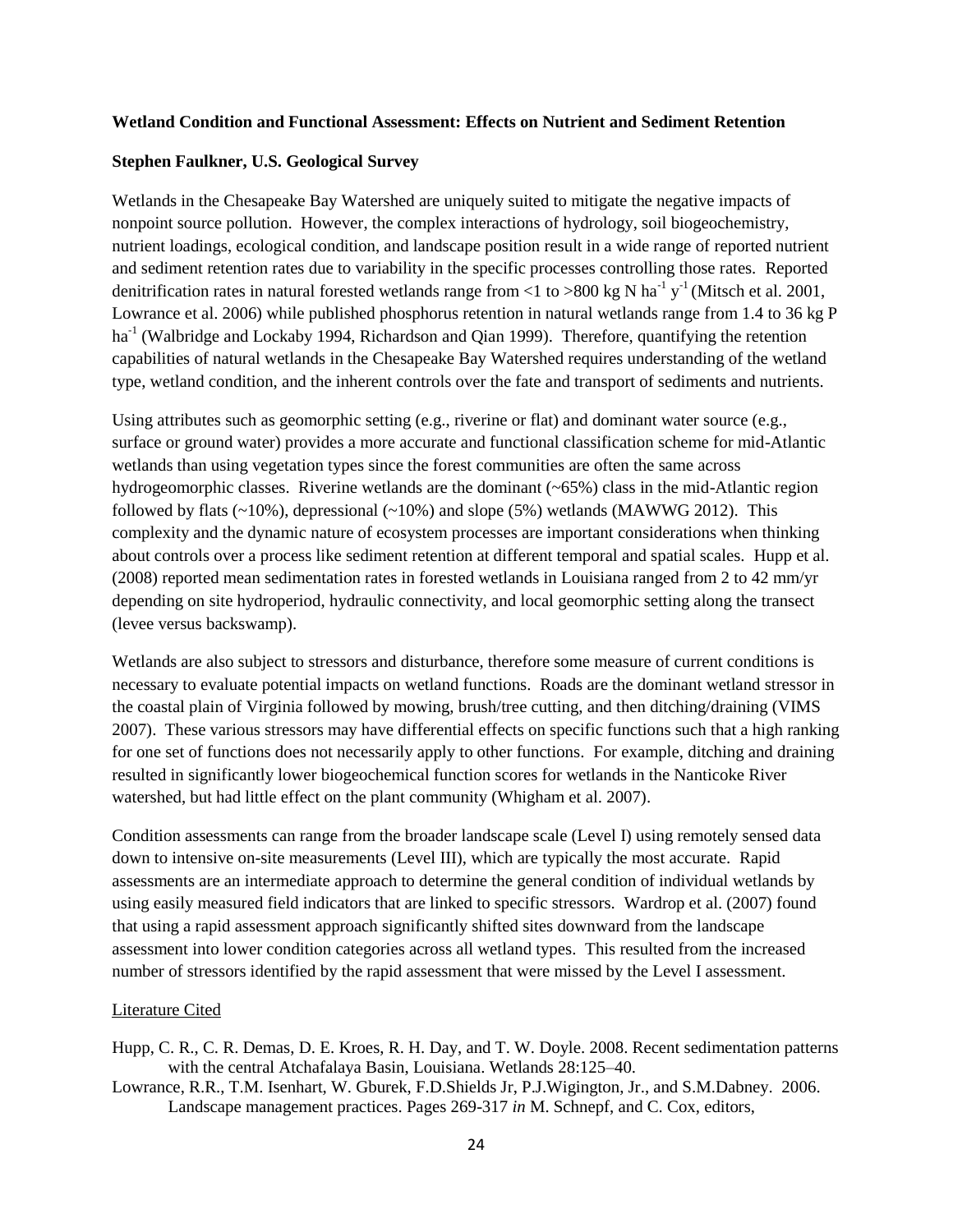Environmental Benefits of Conservation on Cropland: The Status of Our Knowledge. Soil and Water Conservation Society. Ankeny, IA, USA.

- MAWWG. 2012. Mid-Atlantic Wetland Working Group Regional Wetland Condition Assessment. [available on-line a[t http://www.mawwg.psu.edu/tools/regional.asp\]](http://www.mawwg.psu.edu/tools/regional.asp)
- Mitsch, W.J., J.W. Day, Jr., J.W. Gilliam, P.M. Groffman, D.L. Hey, G.W Randall, and N. Wang. 2001. Reducing nitrogen loading to the Gulf of Mexico from the Mississippi River Basin: Strategies to counter a persistent ecological problem. BioScience 51:373-388.
- Richardson, C. J. and S.S. Qian. 1999. Long-term phosphorus assimilative capacity in freshwater wetlands: A new paradigm for maintaining ecosystem structure and function. Environmental Science and Technology 33: 1545–1551.
- VIMS. 2007. Development of a nontidal wetland inventory and monitoring strategy for Virginia Completion of Phase II (Coastal Plain and Piedmont Physiographic Provinces). Final Report to the Environmental Protection Agency Region III. Center for Coastal Resources Management, Virginia Institute of Marine Science, College of William & Mary
- Walbridge, M.R. and B.G. Lockaby. 1994. Effects of forest management on biogeochemical functions in southern forested wetlands. Wetlands. 14: 10–17.
- Wardrop DH, Kentula ME, Stevens DL Jr, Jensen SF, Brooks RP (2007) Assessment of wetland condition: An example from the Upper Juniata watershed in Pennsylvania, USA. Wetlands 27:416–431
- Whigham DF, Jacobs A, Weller D, Jordan T, Kentula M, Jensen A, Stevens D Jr (2007) Combining HGM and EMAP procedures to assess wetlands at the watershed scale—status of flats and nontidal riverine wetlands in the Nanticoke River watershed, Delaware and Maryland (USA). Wetlands 27:462–478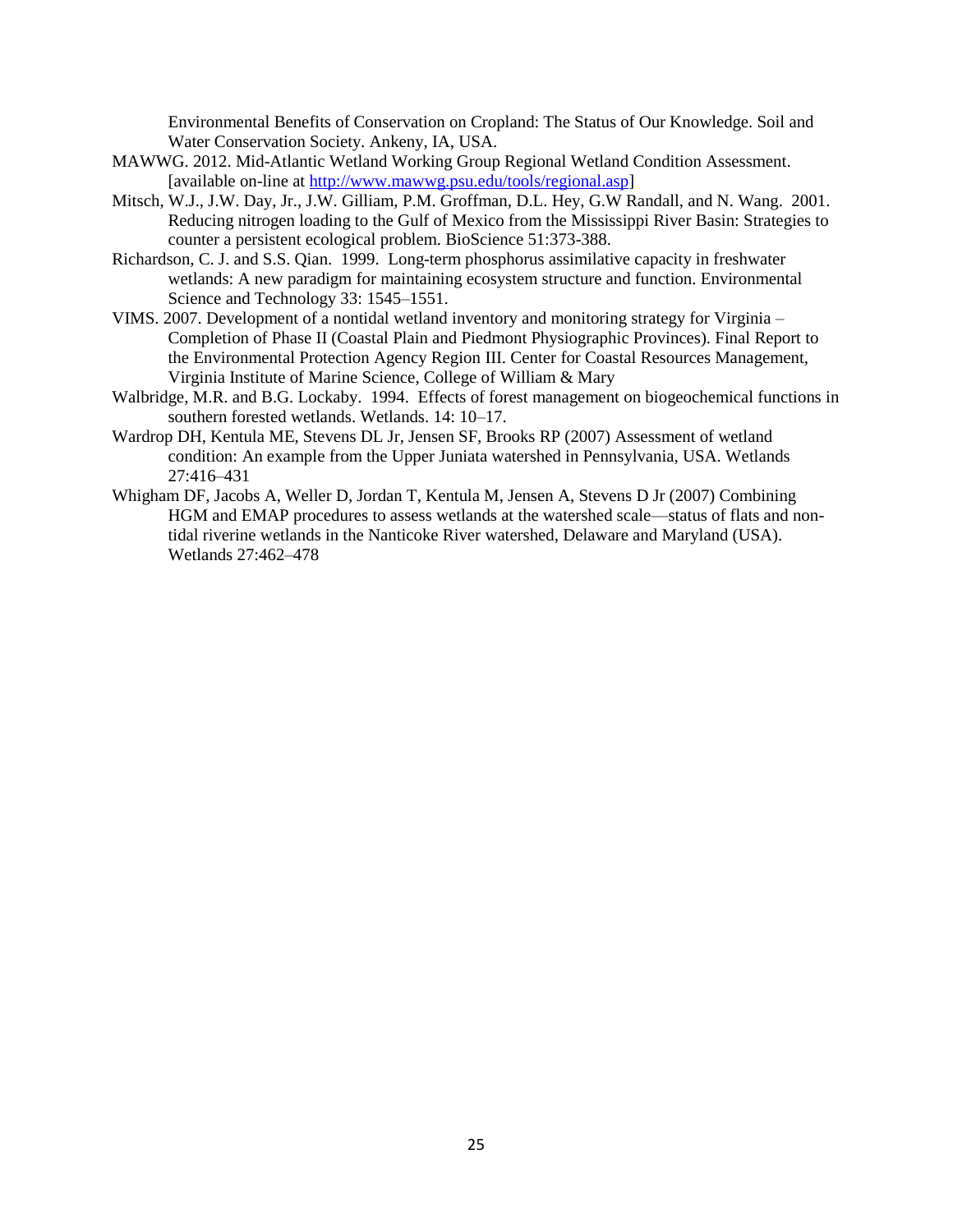# **Landscape Ecology**

# **Connectivity – A Critical Component of Hydrological and Ecological Flux Assessments**

# **Laurel Larsen<sup>1</sup> , Jai Choi<sup>1</sup> , Martha Nungesser<sup>2</sup> , and Jud Harvey<sup>1</sup>**

# **<sup>1</sup>USGS National Research Program, Reston, VA**

# **2 South Florida Water Management District, West Palm Beach, FL**

Quantifying hydrologic and ecological connectivity has contributed to understanding of transport and dispersal processes and assessments ecosystem degradation or potential for restoration. However, there has been little synthesis across disciplines. The growing field of ecohydrology and recent recognition that losses of hydrologic connectivity are leading to a global decline in biodiversity underscore the need for a unified connectivity concept. One outstanding need in hydrology and ecology is a way to quantify directional connectivity that is consistent, robust to variations in sampling, and transferable across scales or environmental settings. Understanding connectivity in a particular direction (e.g., streamwise, alongor across-gradient, between sources and sinks, along cardinal directions) provides critical information for predicting contaminant transport, planning conservation corridor design, and understanding how landscapes or hydroscapes respond to directional forces like wind or water flow. In my presentation, I synthesized progress on quantifying connectivity and described a new strategy for evaluating directional connectivity that benefits from graph theory applications in ecology and percolation theory applications in hydrology. The new directional connectivity index (DCI) is essentially a graph-theory based, multiscale sinuosity index that is generalizable to a range of different structural and functional connectivity applications. It exhibits minimal sensitivity to image rotation or resolution within a given range and responds intuitively to progressive, unidirectional change. Connectivity-orientation curves (i.e., directional connectivity computed over a range of headings) provide a quantitative, information-dense representation of environmental structure that can be used for comparison or detection of subtle differences in the physical-biological feedbacks driving pattern formation. Case-study application of the DCI to the Everglades in south Florida revealed that loss of directional connectivity occurs more rapidly and is a more sensitive indicator of declining ecosystem function than other measures (e.g., habitat area) used previously. The DCI was also closely correlated to the integral connectivity scale commonly used in hydrology, which is a good predictor of flows and fluxes. Thus, in the Chesapeake Bay watershed, the DCI shows promise as a means of understanding how the arraignment of landscape features impacts fluxes from watersheds to tributaries. Overall, directional connectivity can serve as an early-warning indicator of environmental degradation and as a planning tool or performance measure for conservation and restoration efforts.

# RELATED RESEARCH:

Larsen, L. G., Choi, J., Nungesser, M. K., and Harvey, J.W. 2012. Directional connectivity in hydrology and ecology. Ecological Applications, submitted.

Ali, G. A. and A. G. Roy. 2010. Shopping for hydrologically representative connectivity metrics in a humid temperate forested catchment. Water Resources Research 46: W12544, doi:12510.11029/12010WR009442.